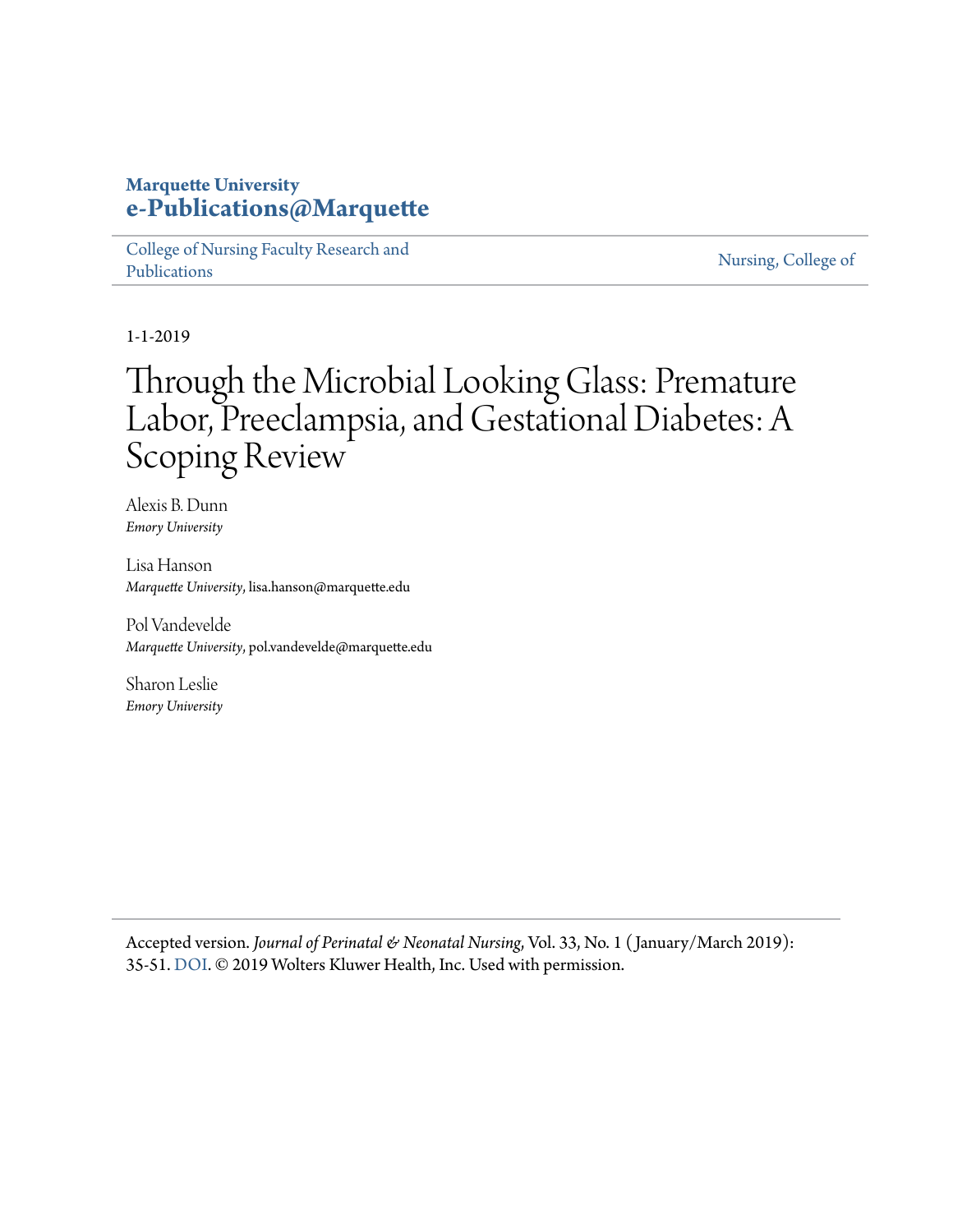**Marquette University**

# **e-Publications@Marquette**

# *Nursing Faculty Research and Publications/College of Nursing*

*This paper is NOT THE PUBLISHED VERSION;* **but the author's final, peer-reviewed manuscript.** The published version may be accessed by following the link in the citation below.

*Journal of Perinatal & Neonatal Nursing*, Vol. 33**,** No. 1 (2019): 35-51. DOI. This article is ©Lippincott Williams & Wilkins, Inc. and permission has been granted for this version to appear in  $e$ -[Publications@Marquette.](http://epublications.marquette.edu/) Lippincott Williams & Wilkins, Inc. does not grant permission for this article to be further copied/distributed or hosted elsewhere without the express permission from Lippincott Williams & Wilkins, Inc.

# Through the Microbial Looking Glass: Premature Labor, Preeclampsia, and Gestational Diabetes

A Scoping Review

Alexis B. Dunn, PhD, CNM Nell Hodgson Woodruff School of Nursing at Emory University, Atlanta, Georgia

Lisa Hanson, PhD, CNM, FACNM, FAAN Nurse-Midwifery Program at the Marquette University College of Nursing, Milwaukee, Wisconsin

Leona VandeVusse, PhD, RN, CNM, FACNM Marquette University College of Nursing, Milwaukee, Wisconsin

Sharon Leslie, MSLS, AHIP Woodruff Health Sciences Center Library at Emory University, Atlanta, Georgia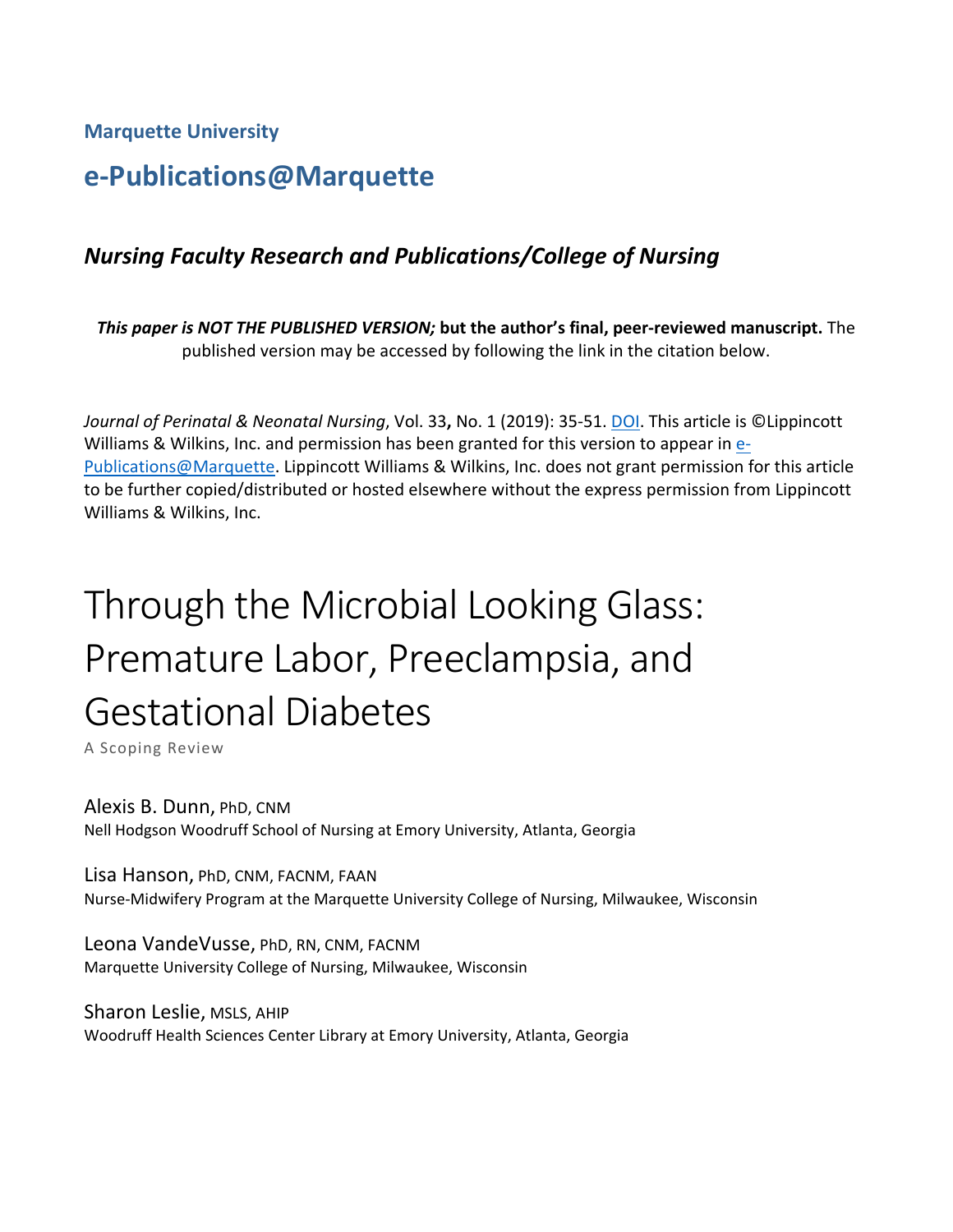# Abstract

The influence of microbial factors on adverse perinatal outcomes has become the focal point of recent investigations, with particular interest in the role of the microbiome and probiotic interventions. The purpose of this scoping review was to identify and critique the most recent evidence about these factors as they relate to pregnancies complicated by preeclampsia (PEC), preterm birth (PTB), and gestational diabetes mellitus (GDM). Four databases (PubMed, EMBASE, Web of Science, and Cochrane) were searched for articles published in English in the last 10 years with the concepts of the microbiome, probiotics, and PEC, PTB, or GDM. Forty-nine articles were eligible for full-text review. Five articles were excluded, leaving 44 articles that met all the eligibility criteria. The relationships between the microbiome and the risk for PEC, PTB, and GDM are not fully elucidated, although probiotic interventions seem beneficial in decreasing PEC and GDM risk. Probiotic interventions targeting bacterial vaginosis and elimination of infection in women at risk for PTB appear to be beneficial. More research is needed to understand the contributions of the microbiome to adverse perinatal outcomes. Probiotic interventions appear to be effective in reducing risk for select outcomes.

# Keywords

gestational diabetes, microbiome, prebiotics, preeclampsia, preterm birth, probiotics

## Introduction

Pregnancy is characterized by a variety of microbiological, immunologic, and inflammatory changes that promote the health of both the mother and the developing fetus. $\frac{1}{2}$  $\frac{1}{2}$  $\frac{1}{2}$  The microbiome composition of the maternal gut changes dramatically between the first and third trimesters of pregnancy. These changes include increased β-diversity (differences between pregnant women), an overall increase in proteobacteria and actinobacteria, and reduced richness (lower number of species).<sup>3</sup> Similarly, the vaginal microbiome composition changes substantially during the course of normal pregnancy. Diversity decreases, stability increases, and the vagina is enriched with *Lactobacillus* species[.4](https://journals.lww.com/jpnnjournal/fulltext/2019/01000/Through_the_Microbial_Looking_Glass__Premature.9.aspx#R4-9) Vaginal pH becomes more acidic, while vaginal secretions are increased. However, by the third trimester, the vaginal microbiota resembles that of the nonpregnant state. $4$ 

Host microbial interactions between the mother and the infant during pregnancy and the timing of the first exposure of the fetus to maternal microbes are not fully understood, although the largest exposure is thought to occur at birth.<sup>5</sup> Historically, the intrauterine environment was thought to be germ-free; however, newer evidence suggests that a bacterial milieu may be present in the fetoplacental circuit.<sup>4,[6,](https://journals.lww.com/jpnnjournal/fulltext/2019/01000/Through_the_Microbial_Looking_Glass__Premature.9.aspx#R6-9)[7](https://journals.lww.com/jpnnjournal/fulltext/2019/01000/Through_the_Microbial_Looking_Glass__Premature.9.aspx#R7-9)</sup> Microbial exposures and alterations have been implicated in the etiology of several adverse perinatal outcomes, including preeclampsia (PEC), preterm birth (PTB), and gestational diabetes mellitus (GDM). $8.9$  $8.9$  Recent investigations exploring the contributions of the human microbiome (defined as the total collection of microbes and their genetic characteristics)<sup>10</sup> have become the focus of recent scientific inquiry in understanding the etiologic mechanisms of these obstetrical syndromes. $\frac{11-13}{1}$ 

# Background

Completed in 2012, the Human Microbiome Project characterized microbial communities and their respective physiologic activities in a variety of body sites, including the nasal passages, oral cavity, urogenital system, and gastrointestinal tract.<sup>14</sup> The initiative generated health reference data for a variety of microbiome sites, including those associated with normal pregnancy. $34$  $34$  Utilizing advanced molecular genetics and genomics technology, a variety of DNA-sequencing technologies including *16S* (gene)-based analysis, as well as whole genome shotgun sequencing (entire bacterial DNA sequence of an organism), have allowed for both characterization of the types of microbes present in select body sites, as well as their genetic coding patterns and metabolic capacity[.15,](https://journals.lww.com/jpnnjournal/fulltext/2019/01000/Through_the_Microbial_Looking_Glass__Premature.9.aspx#R15-9)[16](https://journals.lww.com/jpnnjournal/fulltext/2019/01000/Through_the_Microbial_Looking_Glass__Premature.9.aspx#R16-9) Advances in genomic analyses and the development of bioinformatics communication channels, such as Quantitative Insights into Microbial Ecology and Mothur (a microbiome software platform), have streamlined the process of sharing the taxonomic information identified in these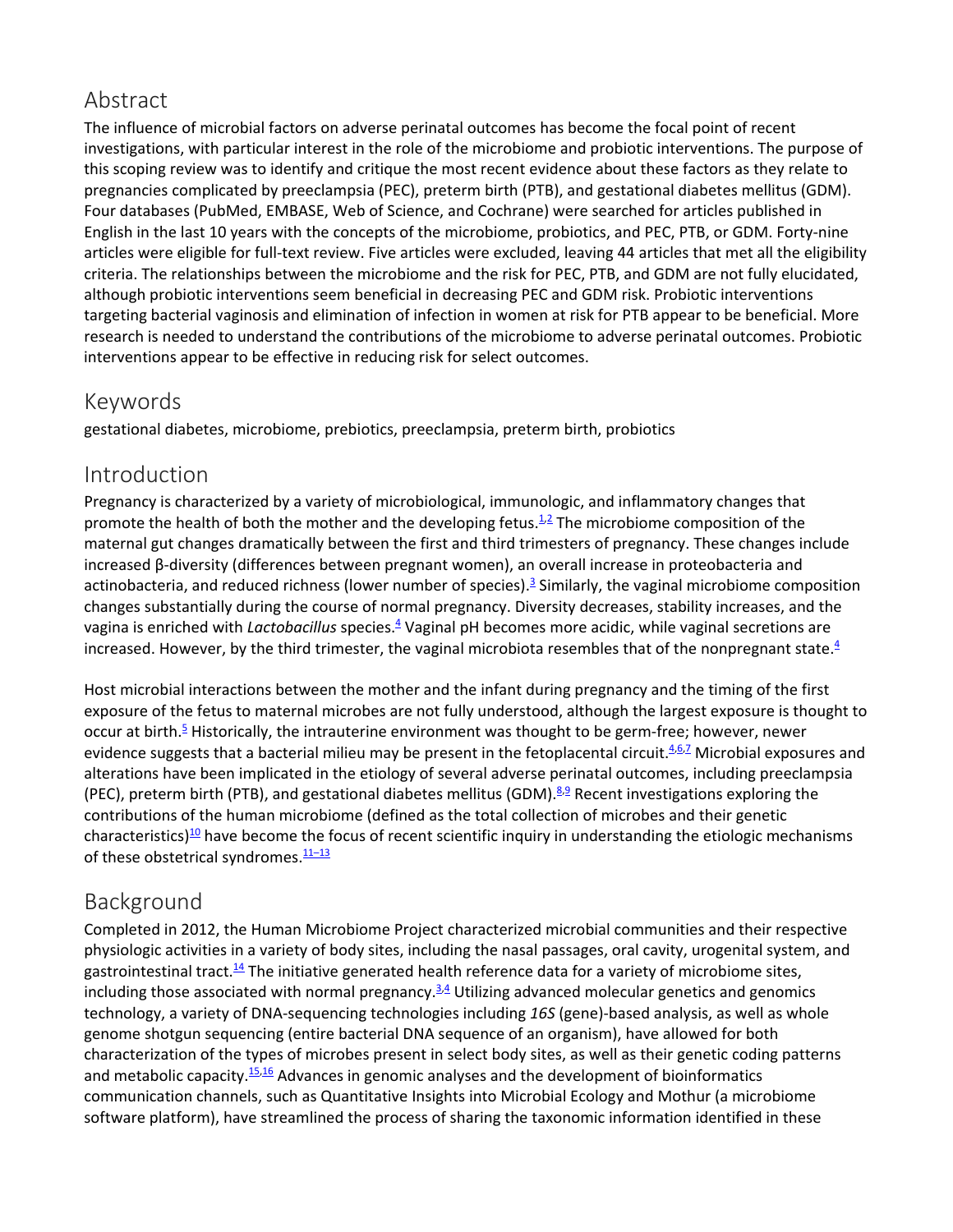analyses.<sup>17,[18](https://journals.lww.com/jpnnjournal/fulltext/2019/01000/Through_the_Microbial_Looking_Glass__Premature.9.aspx#R18-9)</sup> Furthermore, these bioinformatic resources provide detailed information about the composition of body sites and the influence on host physiology, which are key in understanding health outcomes.

The closely related area of microbial interventions has received considerable attention worldwide. Probiotic interventions contain live, usually freeze-dried bacterial microbes, often from the *Lactobacillus* and/or *Bifidobacterium* genera[.19](https://journals.lww.com/jpnnjournal/fulltext/2019/01000/Through_the_Microbial_Looking_Glass__Premature.9.aspx#R19-9) When given in sufficient quantities, probiotic bacteria confer health benefits on the host.<sup>20</sup> Probiotics are considered food. For use in antenatal applications, probiotic interventions can be administered either orally or vaginally. In most studies involving pregnant women, the oral route was used. $19$ Prebiotic interventions administered orally are not live bacteria but rather comprise indigestible food substances, such as dietary fibers, certain starches, and oligosaccharides that are selectively fermentable. $21$ Prebiotics are food for the probiotic bacteria and therefore increase microbial numbers. Synbiotics are a combination of probiotic and prebiotic interventions[.22](https://journals.lww.com/jpnnjournal/fulltext/2019/01000/Through_the_Microbial_Looking_Glass__Premature.9.aspx#R22-9) Synbiotics produce beneficial effects by promoting the survival of the live microbes in the gut by stimulating growth and/or metabolic activity of one or more probiotic bacteria. Probiotic interventions and, to a lesser extent, prebiotics have been applied during pregnancy to improve maternal and fetal outcomes.<sup>19</sup> More recently, synbiotic antenatal interventions have been studied.<sup>23,[24](https://journals.lww.com/jpnnjournal/fulltext/2019/01000/Through_the_Microbial_Looking_Glass__Premature.9.aspx#R24-9)</sup>

The purpose of this scoping review is to explore and synthesize the scientific evidence about the maternal and neonatal consequences of microbial dysbiosis, with a focus on the role of the microbiome during pregnancy, as well as the influence of prebiotic and probiotic exposures. Specifically, this review outlines the most recent literature on perinatal microbiome and probiotics, prebiotics, and synbiotics specific to the maternal and neonatal outcomes in pregnancies that are complicated by PEC, PTB, or GDM. A brief review of the implications for the neonate as well as future clinical and research implications is discussed.

# Methods

A comprehensive literature search of 4 databases (PubMed, [EMBASE.com,](http://embase.com/) Web of Science Core Collection, and the Cochrane Database of Systematic Reviews) was undertaken to identify relevant articles. A scoping review strategy was chosen as the review method, as research studies investigating the impact of microbiome and probiotics on adverse perinatal outcomes have not been comprehensively explored[.25](https://journals.lww.com/jpnnjournal/fulltext/2019/01000/Through_the_Microbial_Looking_Glass__Premature.9.aspx#R25-9) To ensure that the full breadth and depth of the literature were explored, the searches were developed and conducted by an experienced medical librarian with input from the research team. This review was conducted using the standards established by the PRISMA (Preferred Reporting Items for Systematic reviews and Meta-Analyses) guidelines, which advocate for systematic and reproducible methods. Search strategy details are provided in [Table 1.](javascript:void(0)) The results were exported to Endnote and reviewed by the clinical authors.

| Preeclampsia                        | (("microbiota"[MeSH Terms] OR "microbiota"[tiab] OR "microbiome"[tiab] OR pre-<br>biotic[tiab] OR pre-biotics[tiab] OR "prebiotics"[MeSH Terms] OR "prebiotics"[tiab] OR<br>"prebiotic"[tiab] OR "probiotics"[MeSH Terms] OR "probiotics"[tiab] OR "probiotic"[tiab])<br>AND (preeclampsia[tiab] OR pre-eclampsia[tiab] OR "Pre-Eclampsia"[Mesh])) AND<br>("2008/08/10"[PDAT]: "2018/08/10" [PDAT]) AND english[All Fields])                                                |
|-------------------------------------|-----------------------------------------------------------------------------------------------------------------------------------------------------------------------------------------------------------------------------------------------------------------------------------------------------------------------------------------------------------------------------------------------------------------------------------------------------------------------------|
| Preterm birth                       | (("microbiota" [MeSH Terms] OR "microbiota" [tiab] OR "microbiome" [tiab] OR pre-<br>biotic[tiab] OR pre-biotics[tiab] OR "prebiotics"[MeSH Terms] OR "prebiotics"[tiab] OR<br>"prebiotic"[tiab] OR "probiotics"[MeSH Terms] OR "probiotics"[tiab] OR "probiotic"[tiab])<br>AND ("Premature Birth"[Mesh Terms] OR "premature birth"[tiab] OR "preterm birth"[tiab]<br>OR "pre-term birth"[tiab])) AND ("2008/08/10"[PDAT] : "2018/08/10"[PDAT]) AND<br>english[All Fields]) |
| Gestational<br>diabetes<br>mellitus | (("microbiota"[MeSH Terms] OR "microbiota"[tiab] OR "microbiome"[tiab] OR pre-<br>biotic[tiab] OR pre-biotics[tiab] OR "prebiotics"[MeSH Terms] OR "prebiotics"[tiab] OR<br>"prebiotic"[tiab] OR "probiotics"[MeSH Terms] OR "probiotics"[tiab] OR "probiotic"[tiab])                                                                                                                                                                                                       |

#### **Table 1.** [PubMed.gov](http://pubmed.gov/) search strategiesa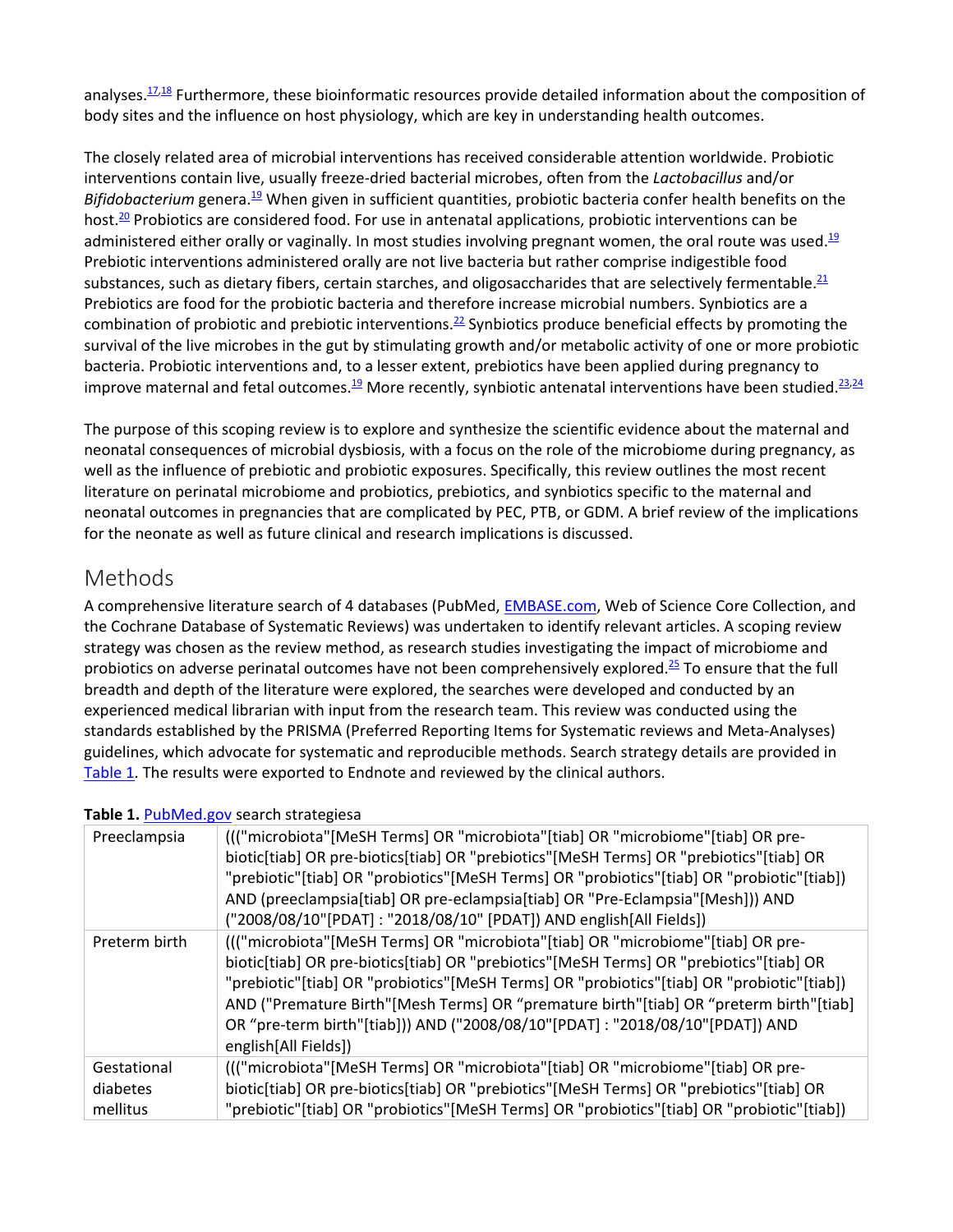|                                                 | AND ("Diabetes, Gestational" [Mesh] OR "gestational diabetes" [tiab])) AND |  |  |  |
|-------------------------------------------------|----------------------------------------------------------------------------|--|--|--|
|                                                 | ("2008/08/10"[PDAT] : "2018/08/10"[PDAT]) AND english[All Fields])         |  |  |  |
| Data securities Avevat 10, 2010, Chrome brownes |                                                                            |  |  |  |

Data searched August 10, 2018, Chrome browser.

Articles were included if published in English between January 1, 2008, and August 10, 2018, to capture the most recent evidence in line with the Human Microbiome Project that launched in 2008. The searches combined controlled vocabulary supplemented with key words related to the concepts of the microbiome (eg, microbiota, prebiotics, probiotics, synbiotics); PEC (eg, preeclampsia, eclampsia); GDM (eg, pregnancy, diabetes mellitus); and PTB (eg, preterm birth, premature birth). Gray literature (eg, scholarly but not commercially published documents such as conference abstracts or proceedings, government reports, white papers, and theses) was not included.

Following the database searches, articles were selected if they met the inclusion criteria: (*a*) reported findings about PEC, GDM, or PTB AND; (*b*) reported outcomes of prebiotic and probiotic interventions; or (*c*) evaluated the composition of the maternal microbiome. Article quality was not assessed, but rather the types of studies were categorized to offer the most comprehensive review of the state of the science on the topics. The articles included in this scoping review were limited to level 1 experimental designs (randomized controlled trials [RCTs] or systematic reviews of RCTs); level 2 quasi-experimental designs; level 3 observational analytic designs (systematic review of cohort study, cohort study with control group, case-control study); and level 4 (observational descriptive and cross-sectional studies).<sup>26</sup> Titles and abstracts were initially reviewed to determine first round inclusion; full text was later reviewed for final decisions about inclusions. Articles were excluded if not directly related to the select perinatal outcomes (PEC, GDM, PTB), or if the study did not clearly measure the microbiome, prebiotic, probiotic, or symbiotic-related concepts. The PRISMA flow diagram is presented in [Figure 1.](javascript:void(0)) A series of tables are used to present the literature. [Table 2](javascript:void(0)) contains the systematic reviews and meta-analyses. $28-36$ [Table 3](javascript:void(0)) presents the findings of individual trials: RCTs, prospective cohort studies, retrospective cohort studies, and a case-control study.<sup>23,[24,](https://journals.lww.com/jpnnjournal/fulltext/2019/01000/Through_the_Microbial_Looking_Glass__Premature.9.aspx#R24-9)[37–50](https://journals.lww.com/jpnnjournal/fulltext/2019/01000/Through_the_Microbial_Looking_Glass__Premature.9.aspx#R37-9)</sup> Studies of the microbiome and the perinatal outcomes of PEC, GDM, and PTB are presented in [Table 4.](javascript:void(0))<sup>[12,](https://journals.lww.com/jpnnjournal/fulltext/2019/01000/Through_the_Microbial_Looking_Glass__Premature.9.aspx#R12-9)[51–67](https://journals.lww.com/jpnnjournal/fulltext/2019/01000/Through_the_Microbial_Looking_Glass__Premature.9.aspx#R51-9)</sup>





**Figure 1.** PRISMA 2009 flow diagram. For more information, visit www.prisma-statement.org. From Moher et  $al.<sup>27</sup>$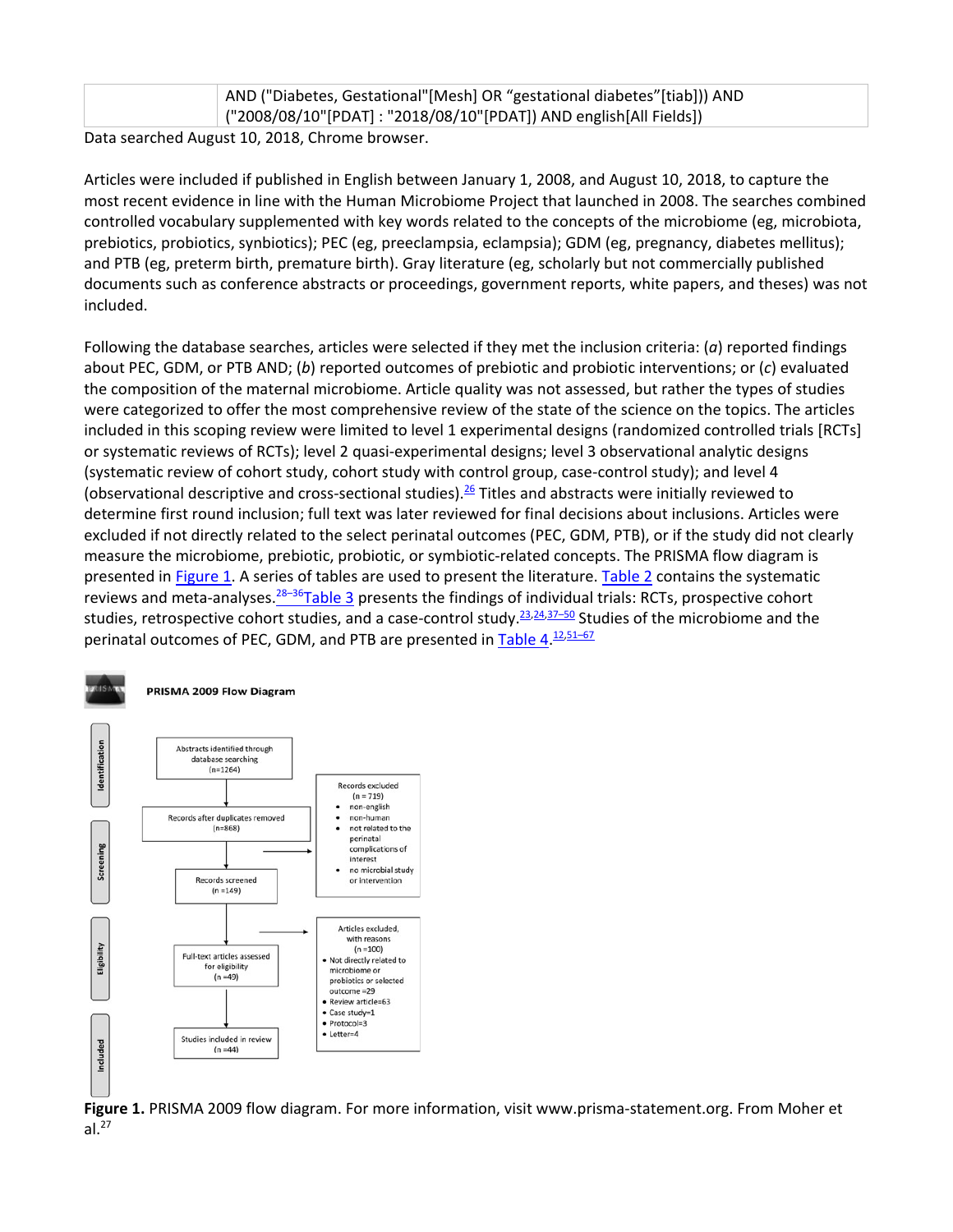#### **Table 2.** Systematic review and meta-analyses

|                                                                           |                      |                   |                             |                               | <b>Findings related to</b><br>intervention if applicable                                                                 |                                                                                                                                                 |
|---------------------------------------------------------------------------|----------------------|-------------------|-----------------------------|-------------------------------|--------------------------------------------------------------------------------------------------------------------------|-------------------------------------------------------------------------------------------------------------------------------------------------|
| Author (year)                                                             | Systematic<br>review | Meta-<br>analysis | <b>Articles</b><br>included | Intervention if<br>applicable | Significant                                                                                                              | <b>Nonsignificant of (NA) statistics</b><br>not provided                                                                                        |
| Preeclampsia (PEC)                                                        |                      |                   |                             |                               |                                                                                                                          |                                                                                                                                                 |
| Lindsay et al <sup>28</sup> (2013) <sup>a</sup>                           | $\pmb{\times}$       |                   | $\overline{7}$              | Probiotics                    | $\downarrow$ preeclampsia (OR = 0.80,<br>95% Cl: 0.66-0.96) and severe<br>preeclampsia (OR = 0.61,<br>95% Cl: 0.43-0.89) | NA: $\downarrow$ preeclampsia                                                                                                                   |
| <b>Gestational diabetes</b><br>mellitus (GDM)                             |                      |                   |                             |                               |                                                                                                                          |                                                                                                                                                 |
| Barrett et al <sup>29</sup> (2014)                                        | $\pmb{\times}$       |                   | $\mathbf{1}$                | Probiotics                    | $\downarrow$ diagnosis of GDM (P = .03)                                                                                  |                                                                                                                                                 |
| Dallanora et al30<br>(2018)                                               | $\mathsf{x}$         |                   | $\overline{7}$              | Probiotics                    |                                                                                                                          | NA: Probiotics may improve<br>glycemic control, ↓ VLD<br>Cholesterol, $\downarrow$ inflammatory<br>marker                                       |
| Lindsay et al <sup>28</sup> (2013)                                        | $\pmb{\times}$       |                   | 7                           | Probiotics                    |                                                                                                                          | NA: $\downarrow$ fasting blood glucose,<br>incidence of GDM                                                                                     |
| Pan et al <sup>31</sup> (2017)                                            | $\mathsf{x}$         | X                 | 6                           | Probiotics                    | $\downarrow$ fasting serum insulin (P =<br>.00001), HOMA ( $P = .02$ )                                                   | FBS ( $P = .9$ ), gestational age ( $P =$<br>.63), birth weight $(P = .9)$                                                                      |
| Taylor et al <sup>32</sup> (2017)                                         | $\mathsf{x}$         | $\mathsf{x}$      | $\overline{4}$              | Probiotic                     | $\downarrow$ HOMA (P = .01)                                                                                              | FBS ( $P = .96$ ), LDL-cholesterol ( $P =$<br>.67), weight gain, mode of birth,<br>neonatal outcomes, adverse events<br>(P levels not reported) |
| Zheng et al $^{33}$ (2018)                                                |                      | $\mathsf{x}$      | 10                          | Probiotics                    | $\downarrow$ fasting serum insulin (P =<br>.0001), HOMA ( $P = .03$ )                                                    | FBS ( $P = .26$ ), lipid levels ( $P = .71$ ),<br>HDL cholesterol ( $P = .87$ ), LDL<br>cholesterol ( $P = .97$ ), triglycerides<br>(0.29)      |
| Spontaneous<br>premature labor (sPTL)<br>and/or premature<br>birth (sPTB) |                      |                   |                             |                               |                                                                                                                          |                                                                                                                                                 |
| Jarde et al <sup>34</sup> (2018)                                          | $\mathsf{x}$         | $\mathsf{x}$      | 49                          | Probiotic<br>Prebiotic        |                                                                                                                          | PTL <34 wk ( $P = .96$ ), or <37 wk ( $P =$<br>.96); PTL <37 wk (P = .73), or <37<br>wk ( $P = .83$ )                                           |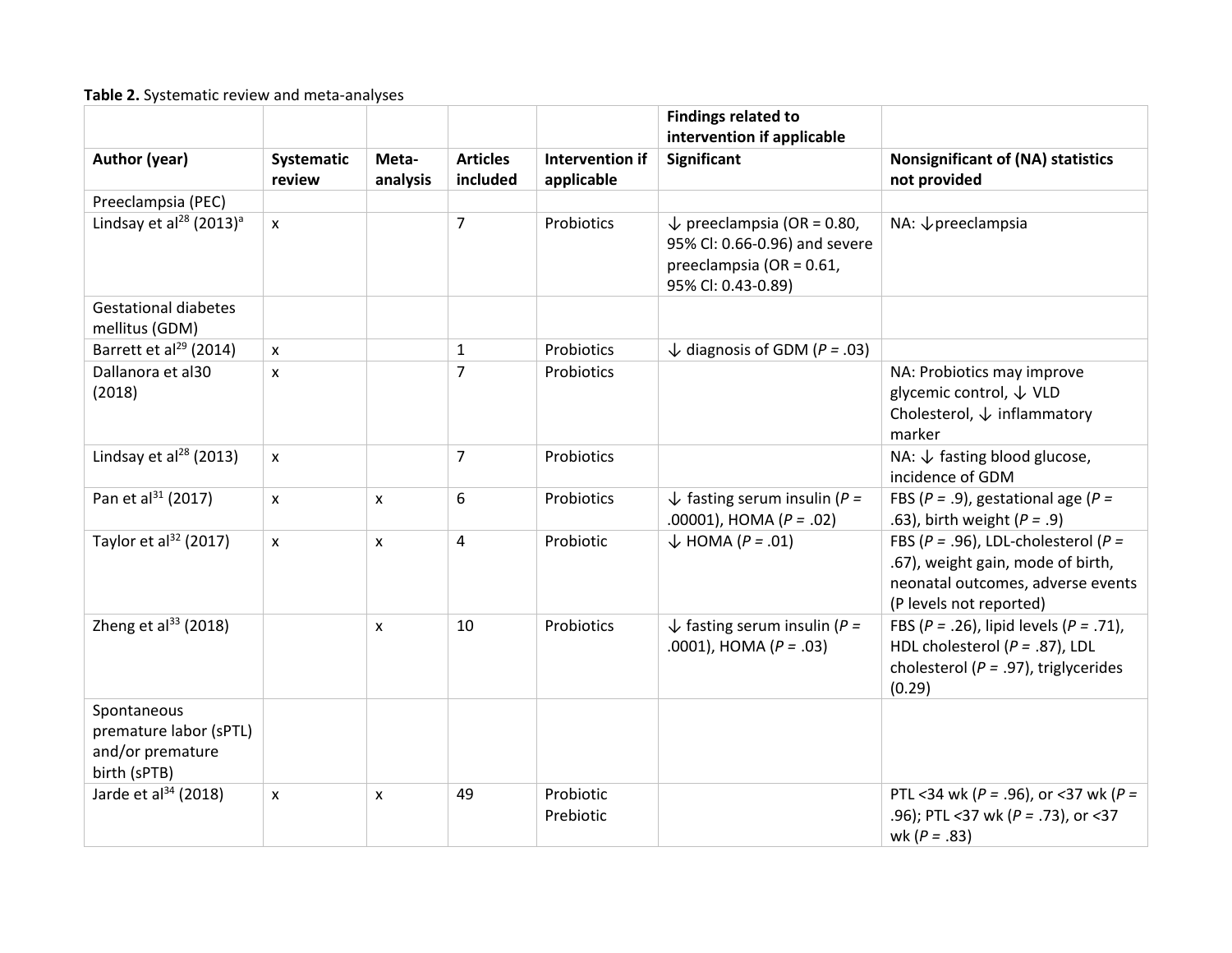| Mendz et al $^{35}$ (2013)  |  | 13 | N/A        | $\downarrow$ genital infection with<br>probiotics ( $P = .00096$ ) | NA: Vaginal bacteria were the most $\vert$<br>common source of intra-amniotic<br>infection |
|-----------------------------|--|----|------------|--------------------------------------------------------------------|--------------------------------------------------------------------------------------------|
| Othman et al $^{36}$ (2007) |  |    | Probiotics |                                                                    | PTB <32 wk (P = .79), PTB <37 wk (P<br>$= .26$                                             |

**Abbreviations:** CI, confidence interval; FBS, fasting blood sugar; HDL, high-density lipoprotein; HOMA, homeostatic model assessment for insulin resistance; LDL, low-density lipoprotein; OR, odds ratio; VLD, very low density. <sup>a</sup> Same systematic review noted later.

#### **Table 3.** Summary of probiotics studies

|                                          |                     |                              |                                                      |                                               | <b>Findings related to</b><br>intervention                                                                                                                                                         |                                                         |
|------------------------------------------|---------------------|------------------------------|------------------------------------------------------|-----------------------------------------------|----------------------------------------------------------------------------------------------------------------------------------------------------------------------------------------------------|---------------------------------------------------------|
| <b>Author (year)</b>                     | <b>Study design</b> | <b>Total</b><br>participants | Sample and<br>microbial<br>intervention <sup>a</sup> | <b>Purpose</b>                                | Significant                                                                                                                                                                                        | Nonsignificant                                          |
| Dolatkhah et al <sup>40</sup><br>(2015)  | <b>RCT</b>          | 64-GDM                       | 32-Probiotic<br>32-Placebo                           | Glucose<br>metabolism<br>Weight gain          | $\downarrow$ pregnancy weight<br>gain study weeks 5<br>and $6(P < .05)$ , FBS (P<br>$<$ .05), insulin<br>resistance index ( $P <$<br>.05)                                                          | Pregnancy weight gain (study<br>weeks 1-4)              |
| Hajifaraji et al <sup>41</sup><br>(2018) | <b>RCT</b>          | <b>GDM</b>                   | Probiotic<br>Inflammation                            | Oxidative stress                              |                                                                                                                                                                                                    |                                                         |
| Jafarnejad et al <sup>42</sup><br>(2016) | <b>RCT</b>          | 82-GDM                       | 41-Probiotic<br>41-Placebo                           | Glycemic<br>control<br>Inflammatory<br>status | $\downarrow$ IL-6 (P = .04), TNF- $\alpha$<br>$(P = .04)$ , hs-CRP $(P =$<br>.03)                                                                                                                  | FBS, HbA <sub>1c</sub> , HOMA, IL-10, insulin<br>levels |
| Karamaliet al <sup>43</sup><br>(2016)    | <b>RCT</b>          | 60-GDM                       | 30-Probiotic<br>30-Placebo                           | Glycemic<br>control<br>Lipid profiles         | $\downarrow$ FBS (P < .001),<br>serum insulin levels (P<br>$<$ .001), HOMA (P =<br>.03), insulin sensitivity<br>$(P < .0007)$ ,<br>triglycerides ( $P = .03$ ),<br>VLD cholesterol ( $P =$<br>.03) | Lipid profiles                                          |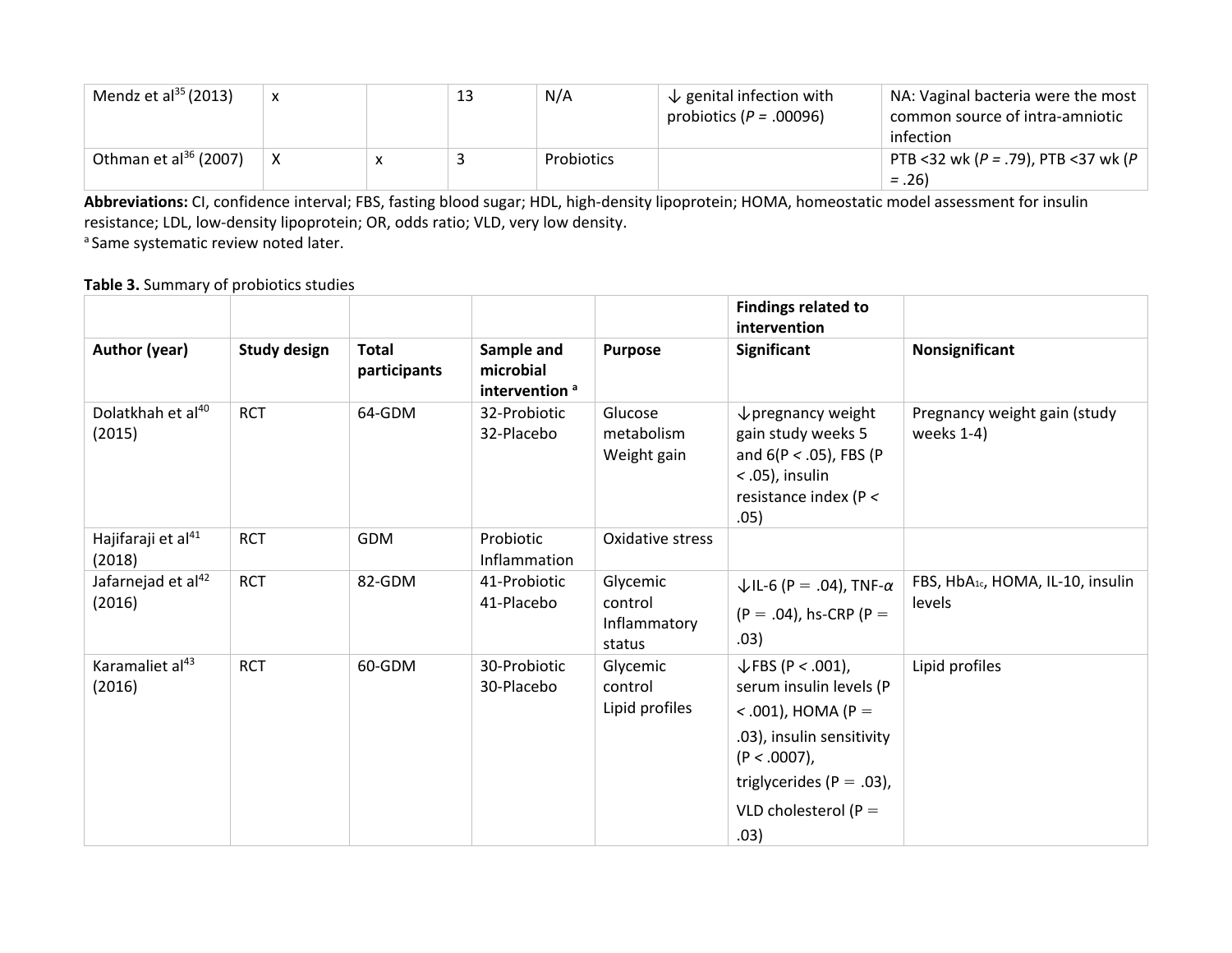| Kijmanawat et al <sup>44</sup><br>(2018) | <b>RCT</b> | 60-GDM                       | 28-Probiotic<br>29- Placebo                                                                                           | Insulin<br>Resistance                                                      | $\sqrt{FBS (P=.34)}$ ,<br>fasting plasma insulin<br>$(P = .001)$ , HOMA (P)<br>$= .001$                                                                                              | Pregnancy weight gain                                                                                                                                                                                  |
|------------------------------------------|------------|------------------------------|-----------------------------------------------------------------------------------------------------------------------|----------------------------------------------------------------------------|--------------------------------------------------------------------------------------------------------------------------------------------------------------------------------------|--------------------------------------------------------------------------------------------------------------------------------------------------------------------------------------------------------|
| Lindsay et al <sup>45</sup><br>(2015)    | <b>RCT</b> | 149-GDM                      | 74-Probiotic<br>75 Placebo                                                                                            | Metabolic<br>health                                                        | ↓ Total cholesterol (P<br>$= .031$ ), LDL<br>cholesterol ( $P = .011$ )                                                                                                              | FBS (P = .588), insulin (P =<br>.927), HOMA (P = .875), C-<br>peptide ( $P = .843$ ), HDL<br>cholesterol (P = .341),<br>triglycerides ( $P = .687$ ), HDL<br>ratio (P = .704), LDL ratio (P =<br>.244) |
| Luoto et al <sup>46</sup><br>(2010)      | <b>RCT</b> | 256 gravidas                 | 67-Probiotic<br>and dietary<br>intervention<br>63-Placebo<br>and dietary<br>intervention<br>85-Control and<br>placebo | Pregnancy<br>outcome and<br>prenatal and<br>postnatal<br>growth            | Probiotic plus dietary<br>intervention $\sqrt{2}$ GDM<br>$(P = .003)$                                                                                                                |                                                                                                                                                                                                        |
| Nabhani et al <sup>23</sup><br>(2018)    | <b>RCT</b> | 90-GDM                       | 48-Synbiotic<br>49-Placebo                                                                                            | Insulin<br>resistance<br>Lipid profile<br>Total<br>antioxidant<br>capacity | The symbiotic<br>intervention resulted<br>in decreased LDLs<br>from baseline (P <<br>.05). $\downarrow$ SBP and DBP<br>in symbiotic group<br>compared with<br>placebo ( $P < .05$ ). | FBS, insulin<br>resistance/sensitivity, lipid<br>profile, TAC indices symbiotic<br>group compared with placebo (P<br>$< .05$ ).                                                                        |
| Wickens et al <sup>47</sup><br>(2017)    | <b>RCT</b> | Healthy<br>pregnant<br>women | 212-Probiotic<br>211-Placebo                                                                                          | GDM prevalence                                                             | ↓GDM in women<br>aged $\geq$ 35 y(P = .009)<br>and women with<br>history of $GDM(P =$<br>.004)                                                                                       | Overall GDM prevalence (P =<br>.08)                                                                                                                                                                    |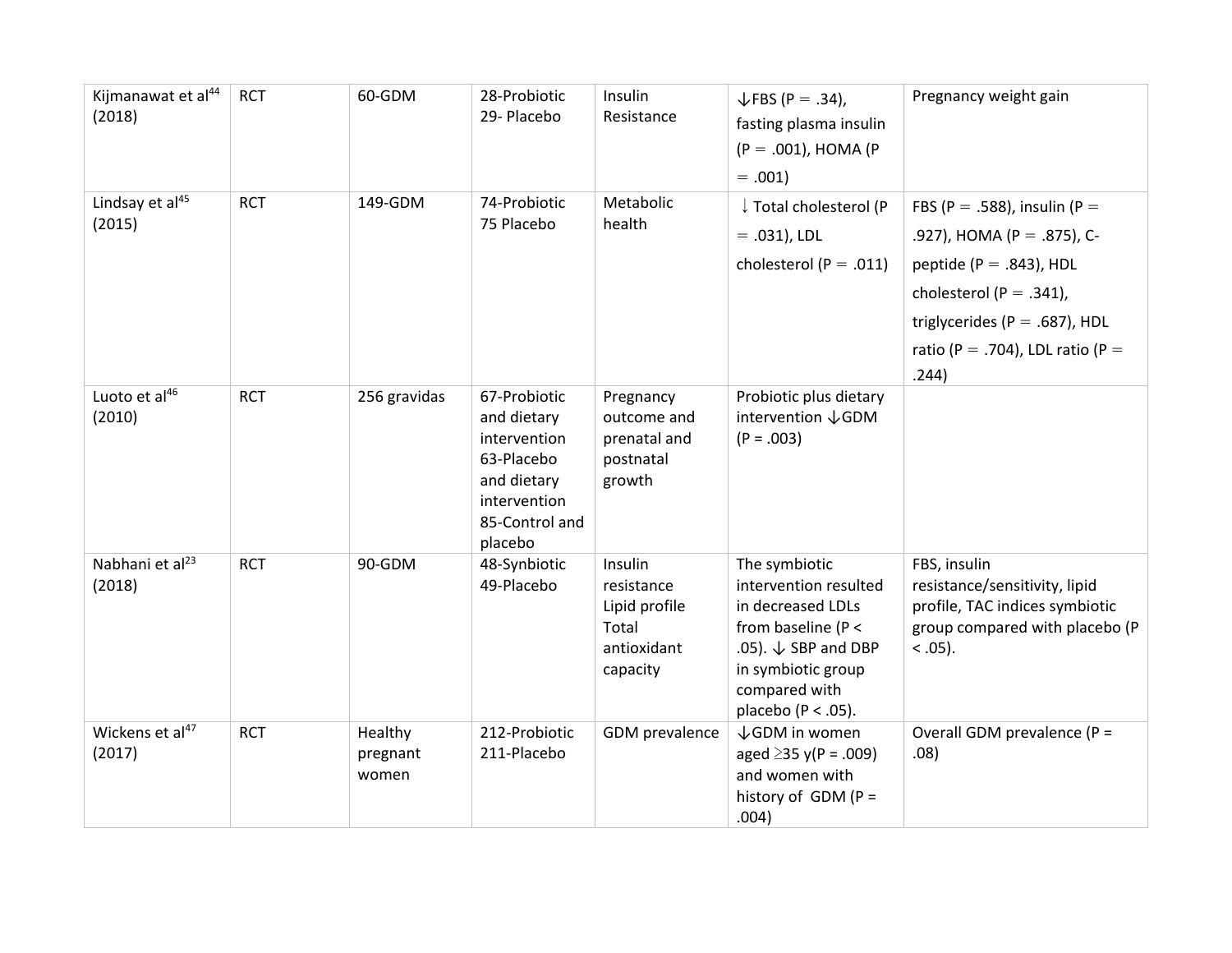| Spontaneous<br>premature labor<br>(sPTL) and/or<br>spontaneous<br>premature birth<br>(sPTB) |                             |                                 |                                              |                                                |                                                                                                                                                                        |                                                                           |
|---------------------------------------------------------------------------------------------|-----------------------------|---------------------------------|----------------------------------------------|------------------------------------------------|------------------------------------------------------------------------------------------------------------------------------------------------------------------------|---------------------------------------------------------------------------|
| Kirihara et al <sup>48</sup><br>(2018)                                                      | Retrospective<br>cohort     | 121                             | 45-Probiotic<br>76-Controls                  | Perinatal<br>outcomes sPTB                     | $\uparrow$ Gestation age (P =<br>.012), $\downarrow$ sPTB <32 wk<br>$(P = .001)$ , $\downarrow$ CAM (P =<br>.03), $\downarrow$ vaginal<br>Lactobacillus ( $P = .052$ ) | Funisitis ( $P = .052$ ), birth weight<br>$(P = .021)$                    |
| Krauss-Silva et al <sup>49</sup><br>(2011)                                                  | <b>RCT</b>                  | 644<br>asymptomatic<br>gravidas | 320-Probiotic<br>324-Placebo                 | Prevention of<br>PTB-associated<br><b>BV</b>   |                                                                                                                                                                        | Preliminary results: sPTD <34 wk<br>$(P = .31)$ , sPTD <37 wk $(P = .14)$ |
| Myhre et al <sup>50</sup><br>(2011)                                                         | Prospective<br>cohort study | 23 822 healthy<br>gravidas      | 950-Probiotic<br>milk<br>17 938-<br>controls | sPTB risk                                      | $\sqrt{s}$ PTB with high<br>intake or probiotic<br>milk ( $P < .035$ )                                                                                                 |                                                                           |
| Nordqvist et al <sup>39</sup><br>(2018)                                                     | Prospective<br>cohort       | 37 050<br>Norwegian<br>women    | Probiotic milk                               | Intervention<br>timing and<br>incidence of PTL | Probiotic milk intake<br>during early<br>pregnancy intake<br>$\downarrow$ PTL (P = .03)                                                                                | Dose response                                                             |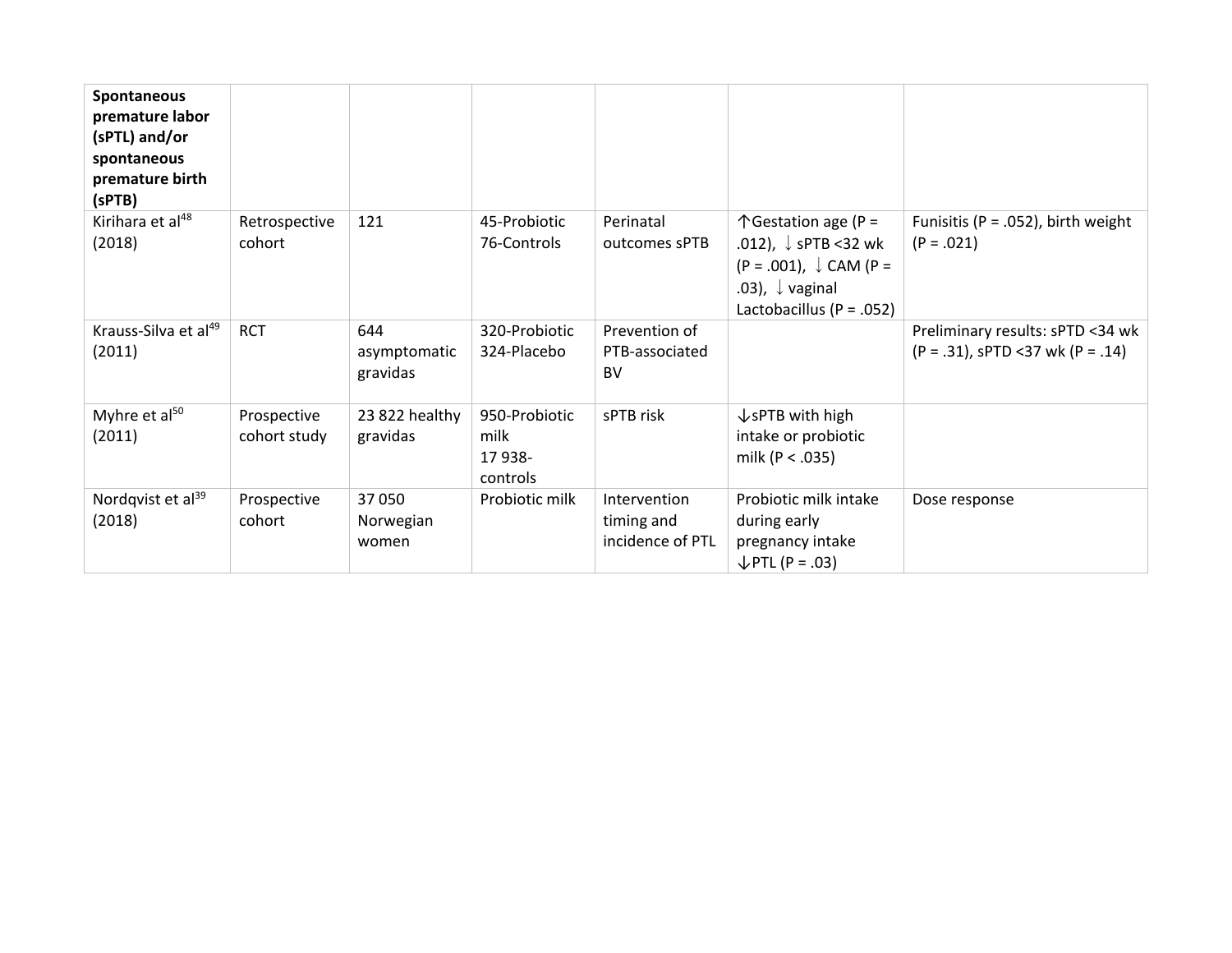**Table 4.** Summary Table of microbiome studies, often metagenomic-based

| Author, year                              | <b>Study design</b>          | <b>Total</b><br>participation                                                                            | <b>Microbiome</b><br>site studied                            | <b>Findings</b>                                                                                                                                                                                                                                            |
|-------------------------------------------|------------------------------|----------------------------------------------------------------------------------------------------------|--------------------------------------------------------------|------------------------------------------------------------------------------------------------------------------------------------------------------------------------------------------------------------------------------------------------------------|
| Preeclampsia                              |                              |                                                                                                          |                                                              |                                                                                                                                                                                                                                                            |
| DiGiulio et al <sup>51</sup><br>(2010)    | Retrospective<br>cohort      | 62                                                                                                       | Intra-amniotic                                               | Women with PEC with MIAC<br>demonstrated a $\uparrow$ mean amniotic<br>fluid IL-6 level (P = .002).                                                                                                                                                        |
| Jaramillo et<br>al <sup>52</sup> (2012)   | Secondary<br>analysis of RCT | 57                                                                                                       | Oral                                                         | RCT was on subgingival scaling and<br>planning vs supragingival<br>prophylaxis<br>No differences in periodontopathic<br>organisms between the 2 groups.                                                                                                    |
| Amarasekara<br>et al <sup>12</sup> (2015) | Nested case-<br>control      | 110:<br>55 cases,<br>55 controls                                                                         | Placenta                                                     | 12.7% of the placenta samples of<br>women with PEC were PCR positive<br>for the 16S rRNA gene. Pathogenic<br>microbiome identified: Listeria,<br>Salmonella, and Escherichia.                                                                              |
| Nizyaeva et<br>al <sup>53</sup> (2017)    | Case-control                 | 32:<br>20 cases,<br>12 controls                                                                          | Placenta                                                     | 25% of the PEC group demonstrated<br>pathologic microbial growth<br>Control group placentas were<br>culture negative.<br>Placental microbes were identified<br>only in women with PEC who<br>delivered after 34 wk of gestation                            |
| Liu et al <sup>54</sup><br>(2017)         | Case-control                 | 100:<br>26 first trimester<br>24 second<br>trimester<br>24 third<br>trimester<br>26 controls             | Gut                                                          | Women with PEC: there was an<br>overall 个 in pathogenic bacteria.<br>Clostridium perfringens ( $P = .03$ ) and<br>Bulleidia moorei<br>$(P = .00)$ $\uparrow$ in women with PEC<br>decrease noted in the probiotic<br>bacteria Coprococcus catus (P = .03). |
| Gestational<br>diabetes                   |                              |                                                                                                          |                                                              |                                                                                                                                                                                                                                                            |
| Crusell et al <sup>55</sup><br>(2018)     | Prospective<br>cohort        | 50 GDM, 157<br>controls                                                                                  | Gut                                                          | GDM associated with significant gut<br>microflora disruption similar to that<br>found in nonpregnant adults with<br>type 2 diabetes                                                                                                                        |
| Kuang et al <sup>56</sup><br>(2017)       | Exploratory<br>descriptive   | 124: 43 GDM, 81<br>healthy                                                                               | Stool in<br>second<br>trimester                              | Significant differences in<br>microbiomes of women with or<br>without GDM. $\downarrow$ diversity noted<br>with GDM women.                                                                                                                                 |
| Wang et al <sup>57</sup><br>(2018)        | Descriptive                  | 346 women with<br>GDM and 140 of<br>their NBs to total<br>of 581 women,<br>$248$ NBs = $1062$<br>samples | Oral, pharynx,<br>GI, vagina,<br>meconium,<br>amniotic fluid | Lactobacillus iners strains were<br>significantly greater in those with<br>GDM (P< .05).<br>Also $\uparrow$ viral load in meconium of<br>NBs whose mothers have GDM.<br>Microbial variations showed<br>convergence across body sites with                  |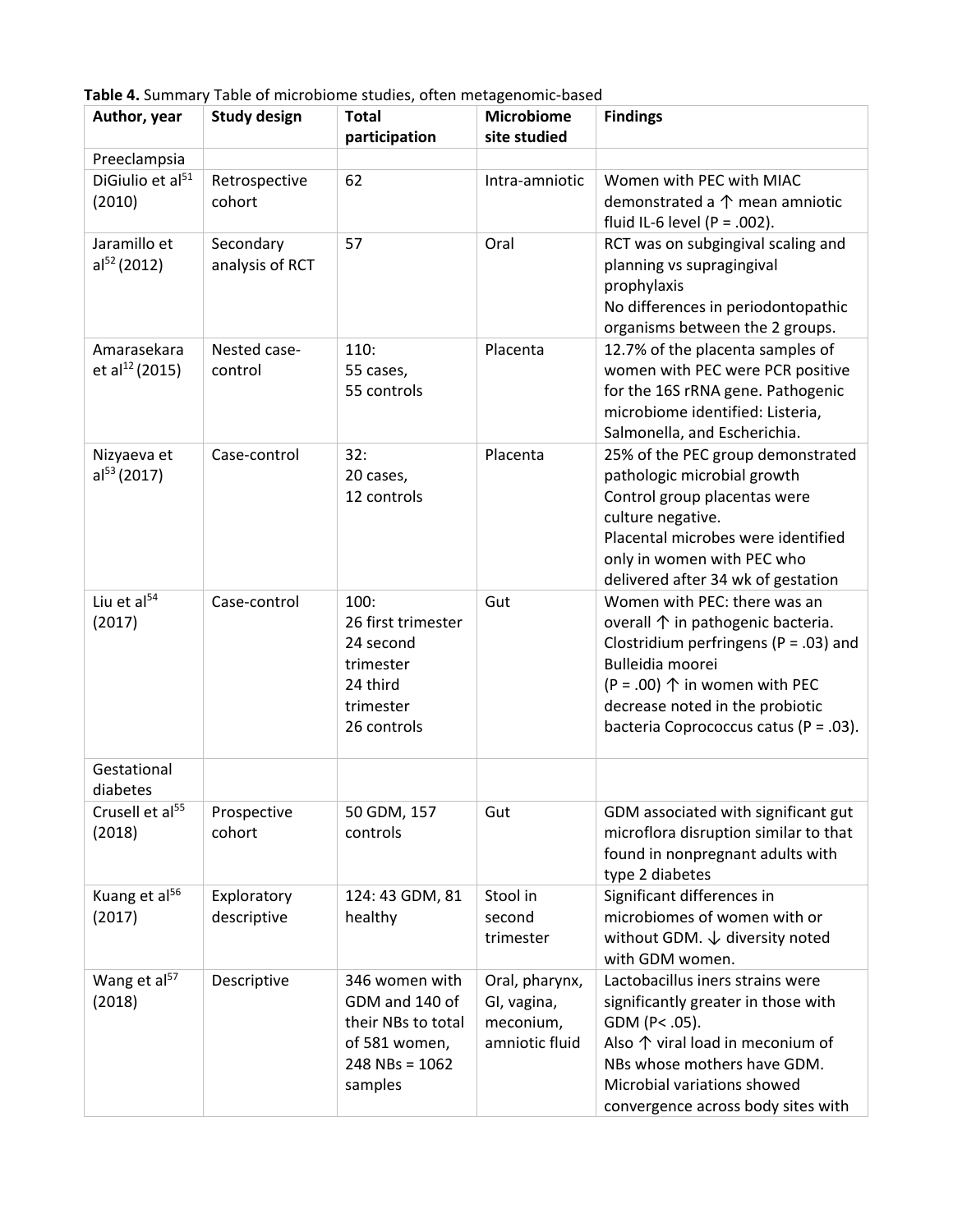|                                     |                                           |                                                                        |                             | more similar community structure in<br>those with GDM.                                                                                                                                                                                                                                                                                                                                    |
|-------------------------------------|-------------------------------------------|------------------------------------------------------------------------|-----------------------------|-------------------------------------------------------------------------------------------------------------------------------------------------------------------------------------------------------------------------------------------------------------------------------------------------------------------------------------------------------------------------------------------|
| Zheng et al <sup>58</sup><br>(2013) | Descriptive<br>comparison                 | 105, in 4 groups:<br>$HP = 31, GDM =$<br>$39, T1DM =$<br>$35, HN = 32$ | Vagina, for<br>fungal flora | Fasting plasma glucose (FPG), 1- and<br>2-h plasma glucose levels, & HbA1c<br>were always ↑ in GDM and type 1<br>DM groups ( $P < .01$ ).<br>Diversity in fungi greater by<br>pregnancy group, 个 from 13, 17,<br>and 20 species respectively, in HP,<br>GDM, and TIDM groups                                                                                                              |
| Preterm birth                       |                                           |                                                                        |                             |                                                                                                                                                                                                                                                                                                                                                                                           |
| Ardissone et<br>$al^{59}(2014)$     | Descriptive                               | 52 infants: (23-41<br>wk at birth)                                     | Meconium                    | Gestational age prior to 33 wk at<br>birth had largest influence on<br>microbial community structure (P =<br>.029); mode of delivery (C/Sec vs<br>vaginal) also had effect ( $P = .044$ ).<br>Associated bacteria seen in PTBs:<br>Enterobacter, Enterococcus,<br>Lactobacillus, Photorhabdus, and<br>Tannerella                                                                          |
| Avershina et<br>$al^{60}$ (2017)    | From RCT<br>(about allergy<br>prevention) | 335:<br>256 at 36 wk,<br>105 in labor                                  | Vagina                      | Swabs at 36 wk or labor admission:<br>at labor onset had $\uparrow \alpha$ -diversity and<br>↑ closer to labor.                                                                                                                                                                                                                                                                           |
| Brown et al <sup>61</sup><br>(2018) | Prospective<br>cohort                     | 250 women with<br>history of early<br>loss                             | Vagina                      | In those with PTBs $(38/250 = 15%)$<br>compared with term births,<br>Lactobacillus was depleted prior to<br>PPROM (P = .026), which occurred<br>at mean gestational age of 30 wk,<br>and depletion persisted after<br>PPROM (P = .005). Dysbiosis also<br>occurred in women with high<br>amounts of Lactobacillus when<br>treated with erythromycin ( $P =$<br>.00009), as did NB sepsis. |
| Dahl et al <sup>62</sup><br>(2017)  | Prospective<br>cohort, case<br>control    | 121 births: 102<br>term, $19 = PTB$                                    | Stool at 4 d<br>postpartum  | If PTBs, had lower $\alpha$ -diversity in gut<br>and significantly fewer OTUs in<br>genera of Bifidobacterium and<br>Streptococcus and families in<br>Clostridiales order (stats not<br>available).                                                                                                                                                                                       |
| Doyle et al <sup>63</sup><br>(2014) | Cross-sectional<br>study                  | 989 258 (26.1%)<br>with chorio, 120<br>$(12.1%)$ had<br>severe         | Placenta                    | Nonsevere chorioamnionitis<br>(defined as $\geq$ 25 neutrophils<br>granulocytes on average per 10 high<br>power field) showed difference in<br>community members, ↑ bacterial<br>load, higher phylogenetic diversity,<br>$\downarrow$ species richness, and smaller<br>(shorter) newborns                                                                                                 |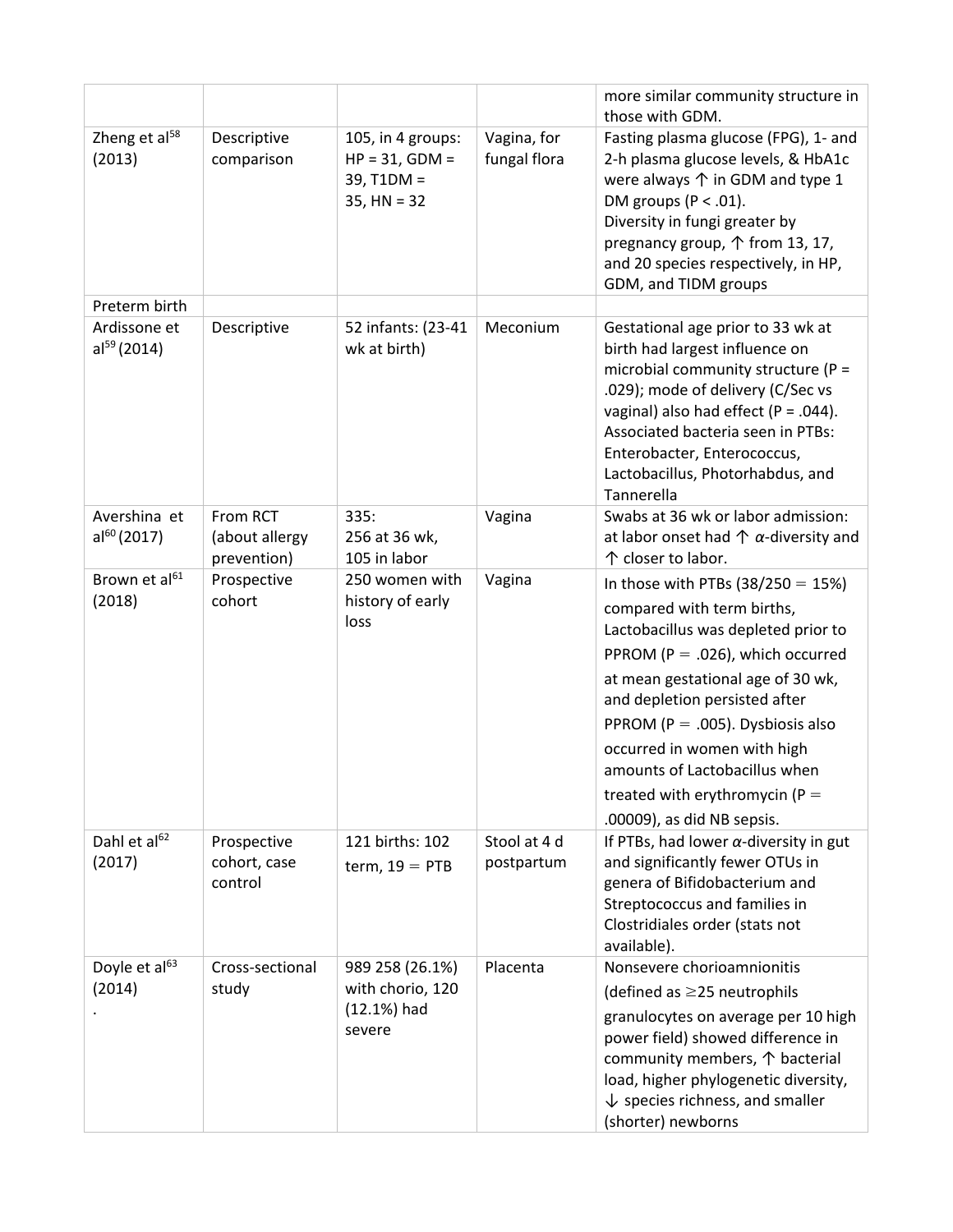| Hyman et al <sup>64</sup><br>(2014)       | Prospective<br>cohort                                     | 88:<br>17 PTBs,<br>71 term births                                           | Vagina               | Significant correlation between<br>race/ethnicity and diversity (used<br>Shannon Diversity Index).<br>Location of sampling matters (prefer<br>posterior fornix). Small sample size<br>with limited statistical analysis.                               |
|-------------------------------------------|-----------------------------------------------------------|-----------------------------------------------------------------------------|----------------------|--------------------------------------------------------------------------------------------------------------------------------------------------------------------------------------------------------------------------------------------------------|
| Subramaniam<br>et al <sup>65</sup> (2016) | Retrospective,<br>stratified by<br>race, BV, and<br>PTB   | 40 prior taken<br>vaginal swabs at<br>21-25 wk, and<br><b>Nugent smears</b> | Vagina               | BV samples had greater diversity (P<br><.05), with more abundant BV-<br>associated bacteria.<br>Underpowered to compare PTB with<br>microbiome but may be that<br>changes in communities are linked<br>to sPTBs rather than specific<br>organisms.     |
| Tabatabaei<br>et al <sup>66</sup> (2018)  | Nested case-<br>control in<br>cohort                      | 450:<br>17 early<br>SPTBs,<br>77 late SPTBs,<br>and 356<br>controls         | Vagina               | $\uparrow$ diversity (P < .05) in CST IV.<br>Presence of BV-associated<br>bacteria (Gardnerella vaginalis,<br>Atopobium vaginae, and<br>Veillonellaceae bacterium) also<br>associated with PTB                                                         |
| Wylie et al <sup>67</sup><br>(2018)       | Nested case-<br>control in<br>prospective<br>cohort study | 60:<br>128 swabs<br>through PG                                              | Vagina for<br>virome | 24 had PTBs (38.7%). African<br>American women were 65% of<br>sample.<br>Higher viral richness was<br>associated w/ PTB in total<br>sample ( $P = .0005$ ) and African                                                                                 |
|                                           |                                                           |                                                                             |                      | American subgroup ( $P =$<br>.0003). Both high diversity of<br>bacteria and viruses in first<br>trimester were associated with<br>$\uparrow$ risk for sPTB (P = .01); $\downarrow \downarrow$<br>combined diversity with term<br>birth $(P < .0001)$ . |

**Abbreviations:** CST IV, community state type 4; GDM, gestational diabetes mellitus; HN, healthy nonpregnant; HP, healthy pregnant; IL, interleukin; MIAC, microbial invasion of the amniotic cavity; NB, newborn; OTUs, operational taxonomic units are clustered, grouped sequences; PCR, polymerase chain reaction; PEC, preeclampsia; PG, pregnancy; PPROM, preterm premature rupture of membraines; PTB, preterm birth; PTL, preterm labor; RCT, randomized controlled trial; sPTB, spontaneous preterm birth; T1DM, type 1 diabetes mellitus.

A total of 1264 articles were identified through the database searches. Duplicates (396) were excluded leaving 868 articles to be screened in the initial abstract-screening phase. Forty-nine were eligible for full-text review. Five articles were excluded during the full-text review phase, leaving 44 articles that met all the eligibility criteria for inclusion in this study. In the following sections, the most recent evidence related to PEC, GDM, and PTB will be presented. Details of the types and dosages of prebiotic, probiotic, and synbiotic interventions are beyond the scope of this review but can be found in the individual studies.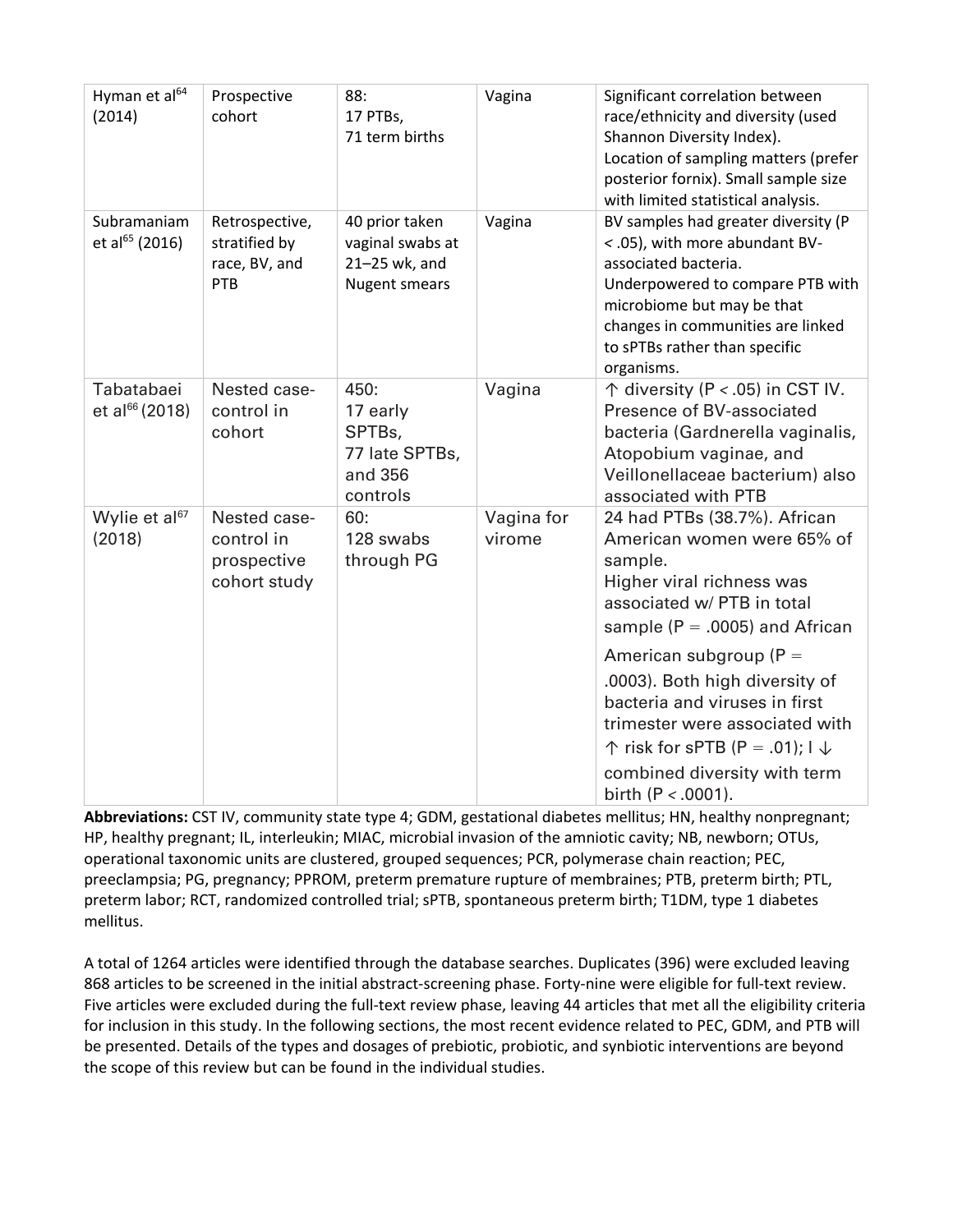# Results

#### The role of the microbiome in PEC

Preeclampsia is a multisystem pregnancy complication characterized by new-onset hypertension with proteinuria, or evidence of systemic disease primarily in the liver and kidneys, with onset after 20 weeks of gestation.<sup>68</sup> The etiologic pathways of PEC are multifactorial and include maternal and fetal factors; however, the full pathway is not fully elucidated. The disorder is characterized by impaired vascular function and activation of maternal systemic inflammation in several organs, which can be aggravated by many factors, including infection. Studies have shown that women with asymptomatic bacteriuria, urinary tract infection, periodontal disease, and chronic pyelonephritis are at increased risk for PEC.  $51,69$  $51,69$  As such, the current focus of scientific inquiry has shifted to learning more about the role of the microbiome in the multifactorial pathway of PEC.

One of the focal areas in recent microbiome studies of PEC is vascular dysfunction in the placenta, which has been implicated as one of the leading pathways underpinning the disorder.<sup>68</sup> In a nested case-control study, researchers compared the placental tissue of women with PEC with normotensive women to screen the samples for the presence of bacteria. Using polymerase chain reaction and next-generation sequencing methods, the researchers found that 12.7% of the placenta samples of women with PEC were polymerase chain reaction positive for the *16S rRNA* gene. The microbiome of the samples identified a variety of commensal and pathogenic bacteria, including *Listeria, Salmonella*, and *Escherichia*.<sup>[12](https://journals.lww.com/jpnnjournal/fulltext/2019/01000/Through_the_Microbial_Looking_Glass__Premature.9.aspx#R12-9)</sup> Similarly, Nizyaeva et al<sup>53</sup> explored the differences in the histological and microbial features of PEC in a nested case-control study. The sample included 20 reproductive age women with the disorder and 12 normal controls, all of whom were between 26 and 39 weeks of gestation.<sup>53</sup> Forty-five percent of the women with PEC demonstrated chronic villitis (*P* < .05) as compared with the control group at 8%. All placentas were cultured; 25% of the PEC group demonstrated pathologic microbial growth (including *Streptococcus agalactiae* or group B *Streptococcus* and *Staphylococcus warneri)*, while all the control group placentas were culture negative. Placental microbes were identified only in women with PEC who delivered after 34 weeks of gestation, suggesting that microbial pathways may be particularly important to consider in women during later pregnancy. Together, these study findings suggest that microorganisms may contribute to an inflammatory response and support the role of microbial interactions in the etiologic pathway of PEC.

Infection and inflammation have also been implicated in the complex pathway of PEC, $69,70$  $69,70$  with some focus on the influence of microbes within the intrauterine cavity. In a retrospective cohort investigation, DiGiulio et al $51$ found that women with PEC who had microbial invasion of the amniotic cavity demonstrated a higher mean amniotic fluid IL-6 level (*P* = .002). The prevalence of microbial invasion overall in women with PEC was found to be low, although 3 of the 6 women with microbial invasion were positive for *Sneathia/Leptotrichia* spp,<sup>51</sup> which are microbiota associated with bacterial vaginosis (BV) and isolated cases of maternal bacteremia and fetal demise.<sup>71,[72](https://journals.lww.com/jpnnjournal/fulltext/2019/01000/Through_the_Microbial_Looking_Glass__Premature.9.aspx#R72-9)</sup> Although microbial invasion of the intra-amniotic environment has been identified in women with PEC, more studies are needed to elucidate the pathways by which microbes influence the intrauterine physiology.

The association between maternal periodontal disease and PEC risk was explored in 2 studies, a meta-analysis<sup>70</sup> and a secondary analysis of an RCT. $52$  In a recent meta-analysis of 11 observational studies including 1118 women with PEC compared with 2798 women, researchers found that women with periodontal disease before 32 weeks of gestation had a 3.6-fold increased risk of PEC (odd ratio [OR] = 3.69; 95% confidence interval [CI] = 2.58-5.27) compared with women without gum disease.<sup>70</sup> The risk was also increased if periodontal disease was present 48 hours prior to delivery (OR = 2.68, 95% CI = 1.39-5.18), as well as within 5 days after delivery (OR = 2.22; 95% CI = 1.16-4.27). In a secondary analysis of an RCT conducted by Jaramillo et al,  $52$  the subgingival microbiota of 57 women with mild PEC were evaluated for differences related to a periodontal intervention (subgingival scaling and planing vs supragingival prophylaxis). There were no differences found in reduction of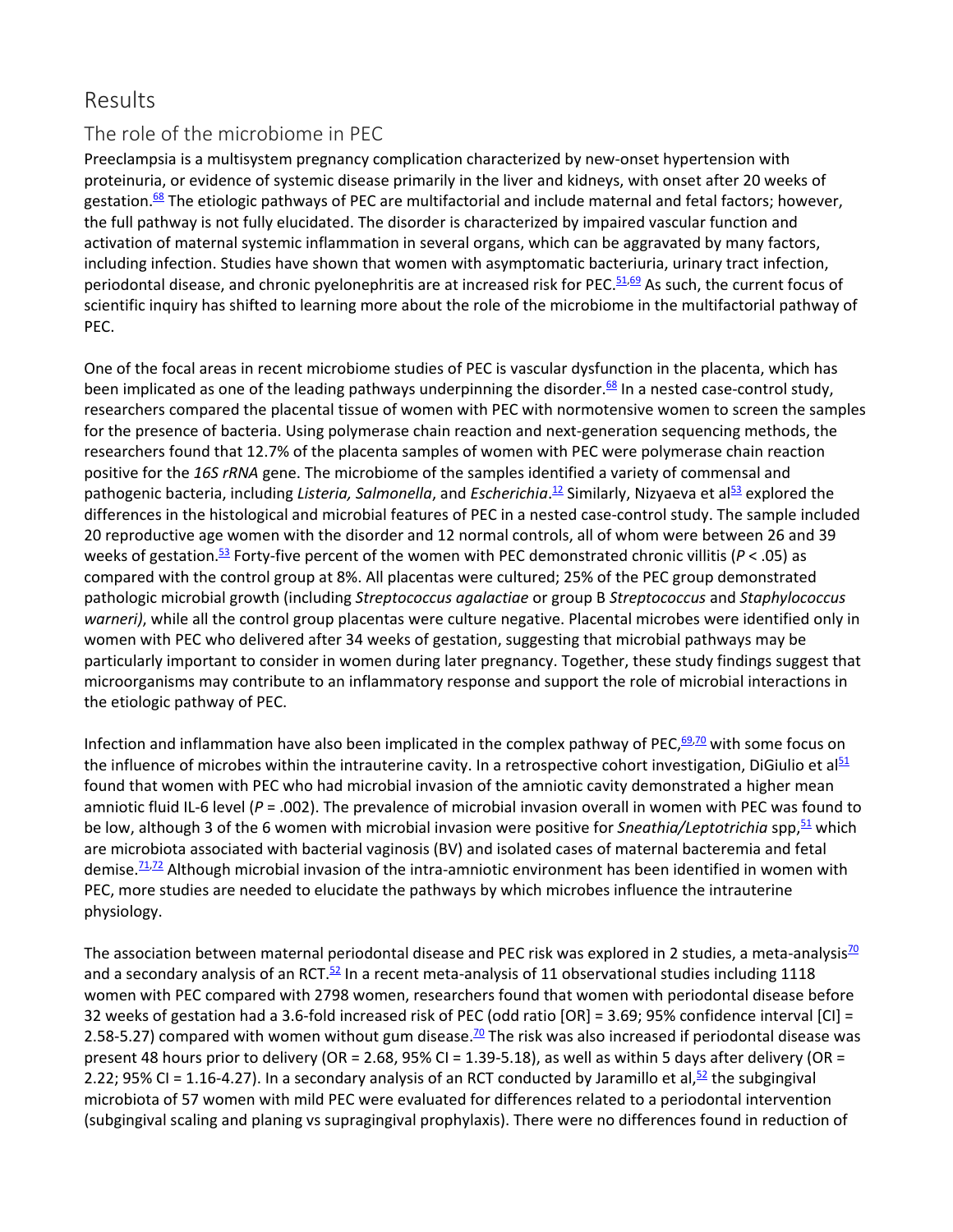periodontopathic organisms between the 2 groups.<sup>52</sup> Despite these findings, the relationship between the oral microbiome and PEC risk remains hypothetical, as most of the current literature consists of proposed pathways related to hematogenous spread of microbial pathogens from the oral environment.<sup>1,[73–76](https://journals.lww.com/jpnnjournal/fulltext/2019/01000/Through_the_Microbial_Looking_Glass__Premature.9.aspx#R73-9)</sup> A variety of oral microbial pathogens have been implicated in the etiology of PEC in previous studies, but not enough evidence has been identified to support a causal link.<sup>77</sup> More research is needed to determine whether there is an association between the oral microbiome and PEC risk.

Preeclampsia has features similar to metabolic syndrome, as women with this condition often develop altered glucose and lipid metabolism, insulin resistance, and endothelial damage.<sup>78</sup> Given the role of the gut microbiota in metabolism, a recent study by Liu et al $<sup>54</sup>$  evaluated the gut microbiome of women with PEC to determine</sup> whether intestinal dysbiosis could be detected as a marker. One hundred women were grouped into 4 categories: 26 women with PEC and 3 healthy control groups in the first, second, and third trimesters of pregnancy. The dominant bacterium present in all samples was *Bacteroidetes*; however, in PEC women there was an overall increase in pathogenic bacteria. Specifically, *Clostridium perfringens* (*P* = .03) and *Bulleidia moorei* (*P* = .00) increased in women with PEC, with a decrease noted in the probiotic bacteria *Coprococcus catus* (*P* = .03). These findings suggest that there may be a shift in the gut microbial composition in women with PEC.

Overall, 5 groups of investigators studied the microbiome of PEC.<sup>12,[51–54](https://journals.lww.com/jpnnjournal/fulltext/2019/01000/Through_the_Microbial_Looking_Glass__Premature.9.aspx#R51-9)</sup> In 2 studies, the placenta site was analyzed<sup>12,53</sup>; in the remaining 3, the mouth,<sup>52</sup> gut,<sup>54</sup> or an intra-amniotic<sup>51</sup> site was examined. Some findings supported the association between pathogenic bacteria and PEC, but this was not a consistent finding. Furthermore, specific pathogenic organisms were not identified in common between the studies on PEC.

#### Probiotic use and PEC

The pathophysiologic pathways underpinning PEC are complex and not fully elucidated; however, maternal immune system dysregulation and infections were associated with PEC risk and severity.<sup>79</sup> Probiotics are thought to reduce both systemic and placental inflammation, thus reducing PEC risk. $37$  Probiotics such as *Lactobacillus acidophilus* and *L rhamnosus* were shown to influence gene regulatory pathways and expression in immune response pathways of the human gut mucosal lining, $80$  further supporting the exploration of probiotics as an intervention to delay and reduce the incidence of PEC.

Several studies investigating the association between probiotic products and PEC suggest a beneficial effect of probiotics in reducing PEC risk.<sup>28,[37,](https://journals.lww.com/jpnnjournal/fulltext/2019/01000/Through_the_Microbial_Looking_Glass__Premature.9.aspx#R37-9)[39](https://journals.lww.com/jpnnjournal/fulltext/2019/01000/Through_the_Microbial_Looking_Glass__Premature.9.aspx#R39-9)</sup> A large prospective Norwegian Mother and Child Cohort Study was conducted from 1999 to 2009 and included data from 108 000 pregnancies. Using these data, Brantsaeter et al $^{32}$ conducted a prospective cohort study of the relationship between probiotic ingestion in early pregnancy and the risk of PEC in a sample of 33 399 primigravidas. $^{37}$  In Norway, there are 2 main probiotic milk products that are consumed. The probiotic beverages deliver 10<sup>8</sup> probiotic bacteria per milliliter. Therefore, the authors calculated the probiotic dose based on dietary recall of these standard products. The researchers categorized dietary probiotic ingestion as follows: none, low, moderate, and high. Just more than 5% (1755 women) developed PEC. High-level probiotic intake (median = 200 mL/d with daily ingestion or greater) was associated with a significant reduction in all PEC (OR = 0.80, 95% CI: 0.66-0.96) and severe PEC (OR = 0.61, 95% CI: 0.43-0.89). These findings were also reported in a systematic review by Lindsay et al, $28$  who explored the use of probiotics during pregnancy with maternal outcomes, including PEC. Seven articles were identified in the review, although only 1 study was identified related to PEC risk. Nordqvist et al $^{39}$  conducted a secondary analysis of the Norwegian Mother and Child Cohort Study to explore probiotic intervention timing. Specifically, they analyzed probiotic milk intake before pregnancy, during early pregnancy, and during late pregnancy, with PEC risk in nulliparous women (*n* = 37 050). The researchers found that probiotic milk intake in late pregnancy, but not before or during early pregnancy, was associated with lower PEC risk (OR = 0.80, 95% CI: 0.68-0.94).<sup>39</sup> Together, these studies suggest that probiotic intake was associated with reduced PEC risk.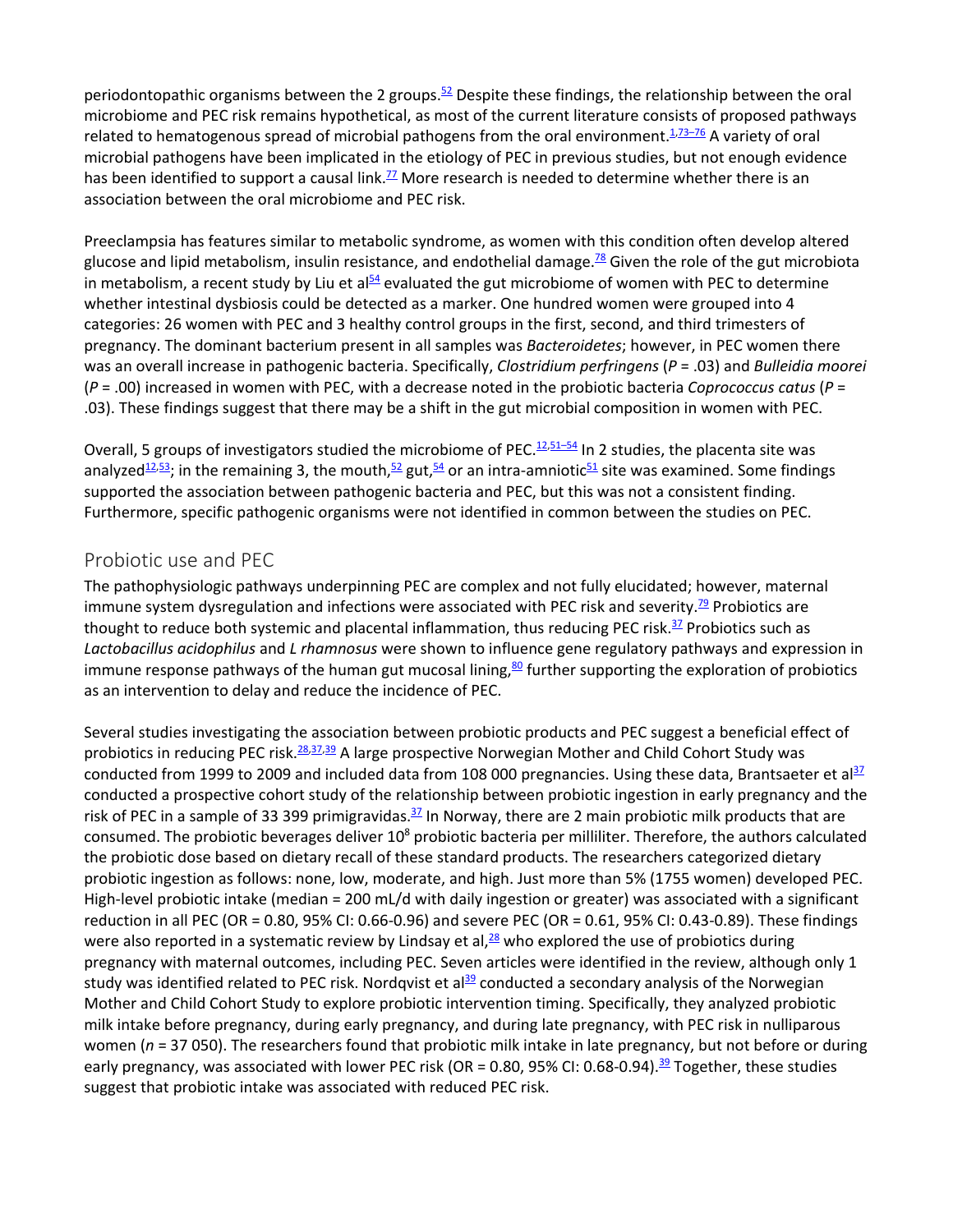While the etiology of PEC remains unclear, the markers of hypoxia, oxidative stress, and hemolytic pathways, including hemolysis, elevated liver enzymes, and low platelets, have been observed in women with PEC. $_{81}$ Therefore, the physiologic consequences of PEC extend beyond the maternal environment and contribute to fetal complications. A study by Ekambaram et al $^{38}$  investigated the antihemolytic and antioxidant efficiency of 2 probiotic yeasts (*Monascus purpureus* and *Saccharomyces cerevisiae*) on fetal cord blood red blood cells of infants born to PEC mothers as compared with healthy normotensive controls. The red blood cells of the PEC sample were found to have low antioxidant status (*P* < .05), increased oxidative stress, (*P* < .05), increased nitrative stress (*P* < .05), and increased hemolysis (*P* < .001). Oxidative stress hemolysis decreased in the cord blood red blood cells for both groups after incubation with both probiotic yeasts. Specifically, *M purpureus* resulted in significant reactive oxygen radical scavenging (removal) (*P* < .001), and *S cerevisiae* resulted in significant nitric oxide radical scavenging (removal) (*P* < .001). These findings hold promise that probiotics could modulate oxidative stress in offspring.

#### The role of the microbiome in gestational diabetes mellitus

The normal physiologic adaptations of pregnancy provide for the metabolic needs of the growing fetus. Gestational diabetes mellitus is defined as a carbohydrate intolerance with hyperglycemia with onset during pregnancy that varies in severity. $82$  Gestational diabetes mellitus is a heterogeneous group of metabolic disorders that impacts up to 14% of pregnancies.<sup>83</sup> Between 20% and 50% of women with GDM will go on to be diagnosed with type 2 diabetes within 5 years. $\frac{84}{3}$  Evidence has emerged that highlights the link between the gut microbiome and metabolism. This has led researchers to hypothesize that the gut microbiome may impact gestational metabolism and development of GDM.<sup>56</sup> The microorganisms that colonize the gut influence the metabolism of nutrients, hunger, satiety, and both lipid and glucose metabolism. Gestational diabetes mellitus has been associated with subclinical inflammation that may lead to oxidative stress.<sup>41</sup> Therefore, efforts to prevent and treat GDM have included probiotic and/or dietary interventions. Outcomes studied include a variety of metabolic and inflammatory markers.

Four groups of researchers examined the microbiome related to GDM.<sup>55–58</sup> The sites cultured varied widely between studies; stool was cultured in 2 studies, <sup>55,[56](https://journals.lww.com/jpnnjournal/fulltext/2019/01000/Through_the_Microbial_Looking_Glass__Premature.9.aspx#R56-9)</sup> vaginal swabs to examine fungi were used in 1 study, <sup>58</sup> and in another study, both viruses and bacteria were examined from 3 sites in women (oral, gastrointestinal, and vagina) and 4 sites from their newborns (oral, pharynx, meconium, and amniotic fluid).<sup>57</sup> Dysbiosis was identified more frequently in women with GDM, who also exhibited less overall microbial diversity.<sup>56</sup> More pathogens were found in women with GDM, including more viruses and fungal species. $57$  The relationships between dysbiosis and GDM need to be more fully elucidated.

#### Probiotic use and gestational diabetes mellitus

Gestational diabetes mellitus probiotic and synbiotic interventions have been addressed in 9 RCTs and 7 systematic reviews and/or meta-analyses. In 7 of the RCTs, participants were randomized after GDM diagnosis to probiotic or placebo groups.  $\frac{23,24,40,42-45}{2}$  $\frac{23,24,40,42-45}{2}$  $\frac{23,24,40,42-45}{2}$  $\frac{23,24,40,42-45}{2}$  The effect of a probiotic intervention on inflammatory markers and oxidative stress in GDM was the goal of 1 study. $41$  Other outcomes attributable to the probiotic intervention are somewhat variable between RCTs. Both C-reactive protein and tumor necrosis factor were significantly decreased among probiotic group participants compared with placebo in 2 studies. $41.42$  $41.42$  Women in the probiotic intervention groups had lower rates of GDM than those taking placebos in 2 studies.<sup>46,[47](https://journals.lww.com/jpnnjournal/fulltext/2019/01000/Through_the_Microbial_Looking_Glass__Premature.9.aspx#R47-9)</sup> Fasting blood glucose was significantly decreased in probiotic group participants in 3 RCTs.<sup>40,[43,](https://journals.lww.com/jpnnjournal/fulltext/2019/01000/Through_the_Microbial_Looking_Glass__Premature.9.aspx#R43-9)[44](https://journals.lww.com/jpnnjournal/fulltext/2019/01000/Through_the_Microbial_Looking_Glass__Premature.9.aspx#R44-9)</sup> A review of the metaanalyses/systematic reviews allowed more patterns to emerge. Two systematic reviews/meta-analyses have near-identical findings.<sup>31,[33](https://journals.lww.com/jpnnjournal/fulltext/2019/01000/Through_the_Microbial_Looking_Glass__Premature.9.aspx#R33-9)</sup> Probiotic interventions resulted in a significant decrease in fasting serum insulin and HOMA model assessment for insulin resistance.<sup>29,[31,](https://journals.lww.com/jpnnjournal/fulltext/2019/01000/Through_the_Microbial_Looking_Glass__Premature.9.aspx#R31-9)[33](https://journals.lww.com/jpnnjournal/fulltext/2019/01000/Through_the_Microbial_Looking_Glass__Premature.9.aspx#R33-9)</sup> Overall in the meta-analyses, outcomes related to lipids, gestational age, and inflammatory markers did not reach statistical significance.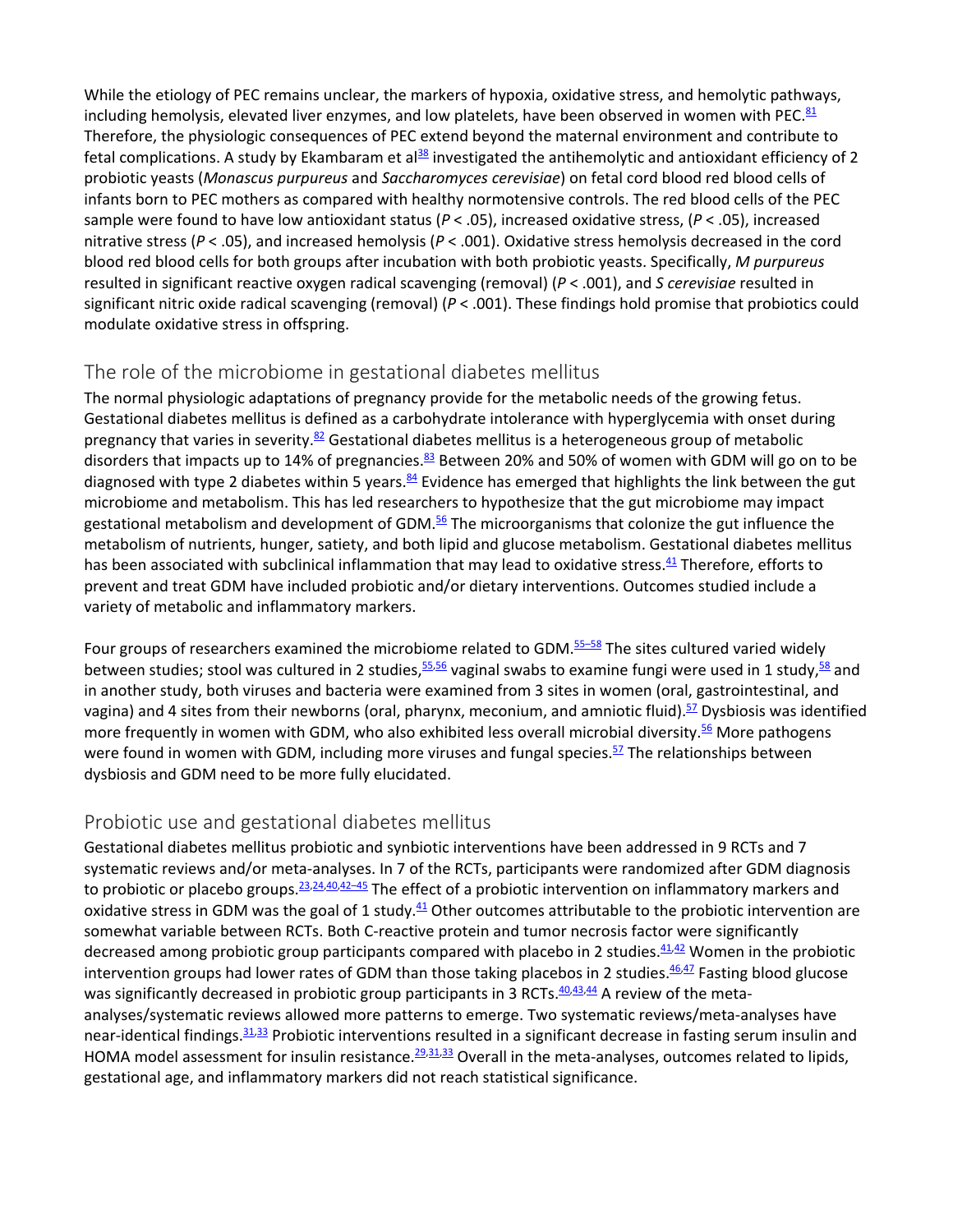#### The role of microbiome in preterm birth

During pregnancy, the vagina is dominated by *Lactobacillus* species and characterized by less richness and diversity, but more stability, than the nonpregnant vaginal microbiome.<sup>[85](https://journals.lww.com/jpnnjournal/fulltext/2019/01000/Through_the_Microbial_Looking_Glass__Premature.9.aspx#R85-9)</sup> The bacteria of the vaginal microbiome have been classified into 5 community state types (CSTs).<sup>60,[86](https://journals.lww.com/jpnnjournal/fulltext/2019/01000/Through_the_Microbial_Looking_Glass__Premature.9.aspx#R86-9)</sup> CST-I to CST-III and CST-V are characterized by high levels of specific species of *Lactobacillus*. Vaginal Lactobacilli species include *L acidophilus, fermentum, crispatus*, and *jensenii*. [87](https://journals.lww.com/jpnnjournal/fulltext/2019/01000/Through_the_Microbial_Looking_Glass__Premature.9.aspx#R87-9) These Lactobacilli contribute to a protective biofilm on the vaginal mucosa[.88](https://journals.lww.com/jpnnjournal/fulltext/2019/01000/Through_the_Microbial_Looking_Glass__Premature.9.aspx#R88-9) Some *Lactobacillus* species produce lactic acid that acidifies the vaginal mucosal surface and prevents the adherence of pathogens.<sup>89</sup> Probiotic bacteria also secrete other substances that are associated with vaginal health (bacteriocins, vitamins, and cytokines).<sup>89</sup>

At least 30% of premature labors are associated with maternal infection.<sup>36,[85,](https://journals.lww.com/jpnnjournal/fulltext/2019/01000/Through_the_Microbial_Looking_Glass__Premature.9.aspx#R85-9)[90,](https://journals.lww.com/jpnnjournal/fulltext/2019/01000/Through_the_Microbial_Looking_Glass__Premature.9.aspx#R90-9)[91](https://journals.lww.com/jpnnjournal/fulltext/2019/01000/Through_the_Microbial_Looking_Glass__Premature.9.aspx#R91-9)</sup> Microbial pathogens can reach the uterine cavity through 3 routes that can lead to infection: (*a*) ascending from the vagina and cervix, (*b*) retrograde seeding from the abdominal cavity through the fallopian tubes, and (*c*) hematogenous seeding through the placenta. $90$  At the level of the maternal mucosal surface, some microorganisms secrete phospholipase A2 that acts on phospholipids to form arachidonic acid, which ultimately converts to prostaglandins (PG, PGE2, PGF2A). Other microorganisms secrete endotoxins that stimulate a cascade of proinflammatory cytokines.<sup>91</sup> These microbial pathways work together to magnify the inflammatory response and contribute to the degradation of the collagen matrices of the cervix, fetal membranes, placenta, and uterus.<sup>91</sup>

Among the studies reviewed, a number of studies were designed to examine the microbial aspects of these inflammatory pathways to predict PTB. Preterm birth is associated with higher α-diversity (intraindividual) of vaginal flora.<sup>64</sup> The CST-IV<sup>60,[86](https://journals.lww.com/jpnnjournal/fulltext/2019/01000/Through_the_Microbial_Looking_Glass__Premature.9.aspx#R86-9)</sup> is associated with BV and is characterized by mixed community types, enriched in various anaerobic bacteria, with low levels of *Lactobacillus*. Bacterial vaginosis is a microbial dysbiosis associated with a 40% increase in the risk of PTB.<sup>36</sup> When BV occurs, there is a shift from a predominance of Lactobacilli populations to a higher proportion of other organisms: *Gardnerella vaginalis*, *Prevotella bivia*, *Mobiluncus sp*, Mycoplasma hominis, and Atopobium vaginae.<sup>[86](https://journals.lww.com/jpnnjournal/fulltext/2019/01000/Through_the_Microbial_Looking_Glass__Premature.9.aspx#R86-9)</sup> This results in the characteristic vaginal secretions with a number of common clinical findings, including pH 5.5 or greater, presence of clue cells, and positive whiff test. $92$ Therefore, probiotic interventions have been used to address the BV dysbiosis in an effort to reduce the risk of PTB.

Nine groups of researchers examined the microbiome related to PTB.<sup>59–67</sup> Three of the studies that examined PTB do not lend themselves to comparison because each investigative group sampled a different body site. 59,[62,](https://journals.lww.com/jpnnjournal/fulltext/2019/01000/Through_the_Microbial_Looking_Glass__Premature.9.aspx#R62-9)[63](https://journals.lww.com/jpnnjournal/fulltext/2019/01000/Through_the_Microbial_Looking_Glass__Premature.9.aspx#R63-9) In the 6 studies $60,61,64-67$  $60,61,64-67$  $60,61,64-67$  that used vaginal microbial samples, all focused on BV-related assessments, including CST-IV categorization, the presence of BV-associated bacteria, and/or a decrease in *Lactobacillus* dominance. One study reported viruses present.<sup>67</sup> In the systematic review by Mendz et al,  $35$  the bacterial etiology of intraamniotic infections was examined. Vaginal organisms were responsible for most intra-amniotic infections[.35](https://journals.lww.com/jpnnjournal/fulltext/2019/01000/Through_the_Microbial_Looking_Glass__Premature.9.aspx#R35-9)

In 3 investigations, race was explored as a possible factor in PTB, in relationship to the microbiome. [64,](https://journals.lww.com/jpnnjournal/fulltext/2019/01000/Through_the_Microbial_Looking_Glass__Premature.9.aspx#R64-9)[65,](https://journals.lww.com/jpnnjournal/fulltext/2019/01000/Through_the_Microbial_Looking_Glass__Premature.9.aspx#R65-9)[67](https://journals.lww.com/jpnnjournal/fulltext/2019/01000/Through_the_Microbial_Looking_Glass__Premature.9.aspx#R67-9) Hyman et al $^{64}$  reported that significant correlations were identified between race/ethnicity and diversity in the vaginal microbiome. Using the Shannon Diversity Index as the measure, African American women had the greatest diversity of microbes and Caucasians had the least (*P* = .003). Hispanics had the second most diverse vaginal microbiome (*P* = .0082) compared with Caucasians. Caucasian women who experienced PTB had greater microbial diversity than those who had term births ( $P = .00016$ ).<sup>64</sup> Wylie et al<sup>67</sup> reported higher richness and diversity in the virome of women who experienced PTBs in the total sample (*P* = .0005) and those in the African American subgroup who had PTBs ( $P = .0003$ ). For the entire sample, both high diversity of bacteria and viruses in the first trimester were associated with the highest risk for spontaneous PTB (*P* = .01), while lower combined diversity was associated with term birth ( $P < .0001$ ). Subramaniam et al<sup>65</sup> examined their small sample that was stratified by race and determined that the microbiota did not differ by racial groups.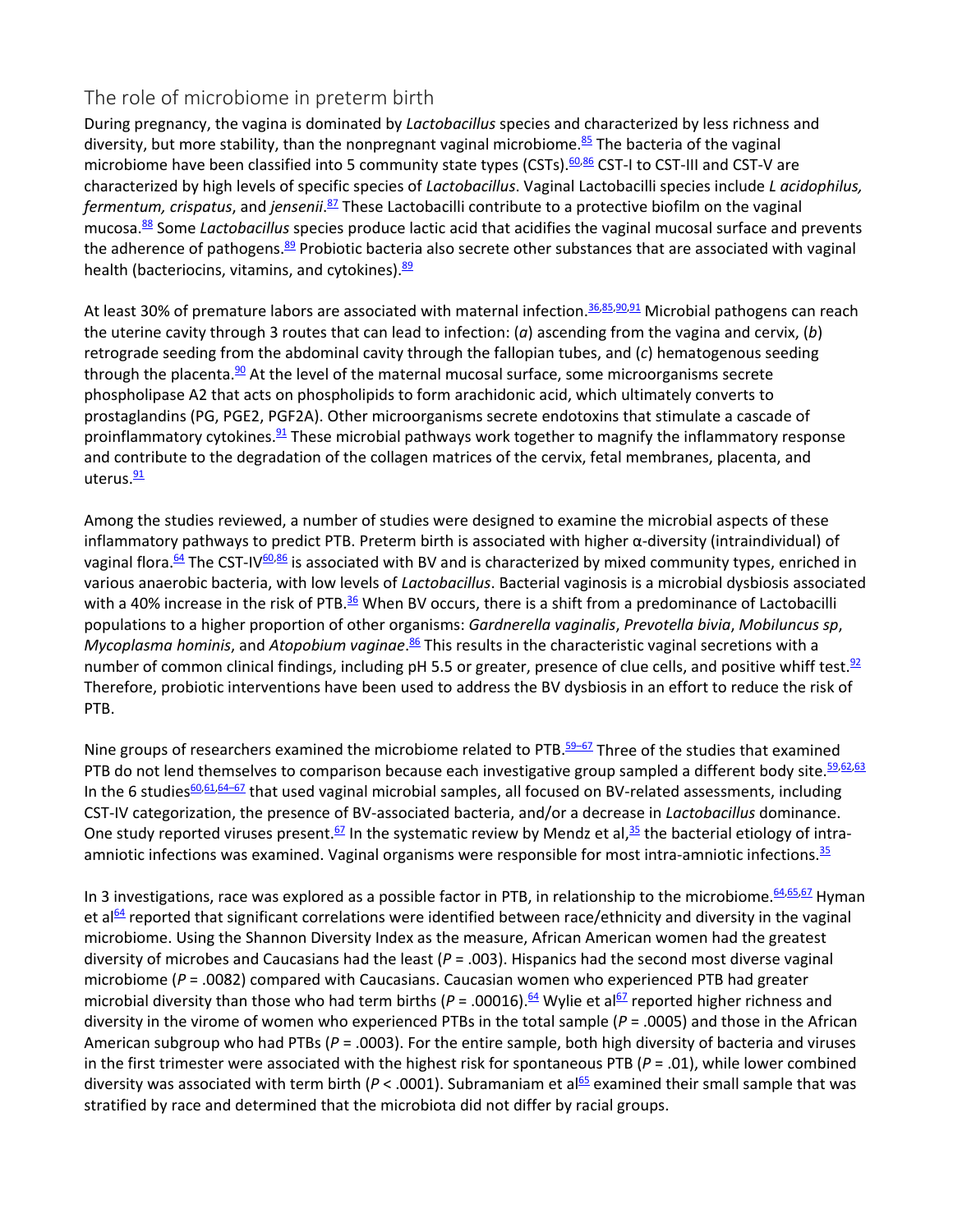#### Probiotic use and preterm birth

Because of the variation in premature labor diagnosis in most studies reviewed, PTBs (<37 weeks and/or <34 weeks) were used as the primary study outcomes. Two systematic reviews and 4 clinical studies explored the efficacy of probiotic interventions to reduce PTB risk. Othman et al $^{36}$  conducted a systematic review of probiotic interventions to prevent premature labor. Three studies met their inclusion criteria; the impact of probiotic interventions on vaginal infection was based on 2 trials including a total of 99 participants. The researchers found that probiotic use reduced the risk of genital infection by 81% (relative risk [RR]: 0.19; 95% CI: 0.08-0.48). However, they found insufficient evidence for utility of probiotic intervention for the prevention of premature labor.

Using participants in the Norwegian Mother and Child Cohort Study prospective cohort study, Myhre et al<sup>50</sup> explored the relationship between the ingestion of probiotic containing yogurt products and premature labor, using a sample of 18 888 Norwegian women. Probiotic intake was calculated using dietary histories and operationally defined as low, average, or high. The average probiotic intake in the high group was 138.4 mL/d. Between 2002 and 2007, there were 950 cases of PTB of less than 37 weeks. Women with the "highest" intake of probiotic yogurt experienced significantly lower risk of PTB (*P* = .035; OR: 0.820; 95% CI: 0.681-0.986).

Jarde et al<sup>34</sup> conducted a systematic review of pregnancy outcomes in women taking probiotics or prebiotics. In 2 meta-analyses, the authors found no evidence that probiotic interventions altered the incidence of PTB of less than 34 weeks (RR: 1.03, 95%, CI: 0.29-3.64,  $l^2$ : 0%, 1017 women in 5 studies) or PTB of less than 37 weeks (RR: 1.08, 95% CI: 0.71-1.63,  $l^2$ : 0%, 2484 women in 11 studies). A significant limitation of these meta-analyses is the inclusion of studies of women from high-risk groups, such as obese women<sup>28</sup> and those with GDM.<sup>28,[42](https://journals.lww.com/jpnnjournal/fulltext/2019/01000/Through_the_Microbial_Looking_Glass__Premature.9.aspx#R42-9)</sup> The heterogeneity of the studies included in these meta-analyses makes interpretation of the findings difficult. For example, only 1 of the 11 studies in the meta-analyses aimed to reduce PTB using a probiotic intervention. $49$ 

Krauss-Silva et a[l49](https://journals.lww.com/jpnnjournal/fulltext/2019/01000/Through_the_Microbial_Looking_Glass__Premature.9.aspx#R49-9) enrolled healthy pregnant women in an RCT using 2 *Lactobacillus* species (*L rhamnosus* GR-1 and *L reuteri* RC-14) aimed at treating asymptomatic BV infections and ultimately PTB of less than 34 weeks of gestation. At the time of publication of preliminary findings, the study sample was insufficient to draw conclusions about intervention efficacy. More recently, Kirihara et al $^{48}$  studied women at high risk for PTB in an RCT. Bacterial vaginosis was prophylactically treated with a probiotic combination product (*S faecalis, Colstridium butyricum*, and *Bacillus mesentericus*) versus a placebo from 12.5 ± 5 weeks until the time of birth. Findings demonstrated that women in the probiotics group had significantly less spontaneous PTB, increased gestational age, decreased intrauterine infections, and higher rates of normal vaginal flora.

## Discussion

There was significant variation in the findings from studies investigating role of the microbiome during pregnancy, as well as the influence of prebiotic, probiotic, and synbiotic exposures in women with PEC, GDM, and PTB. Some findings supported the association between pathogenic bacteria and these perinatal outcomes, but this was not a consistent finding. Furthermore, specific pathogenic organisms were not identified in common between studies. Probiotic exposures appear to have a beneficial effect in decreasing PEC and GDM risk and also appear to decrease the risk for PTB via the reduction of vaginal infections such as BV.

#### Preeclampsia

The relationships between the microbiome, prebiotic, probiotic, or synbiotic use and the risk for PEC are not fully understood. However, the findings of this review suggest that more research is justified, given the findings that (*a*) placental tissues of women with PEC were found to harbor pathogenic microbes along with signs of placental inflammation and (*b*) probiotic use is associated with a reduction in PEC risk. Although there were a limited number of studies identified, the findings suggest that more research is needed to explore these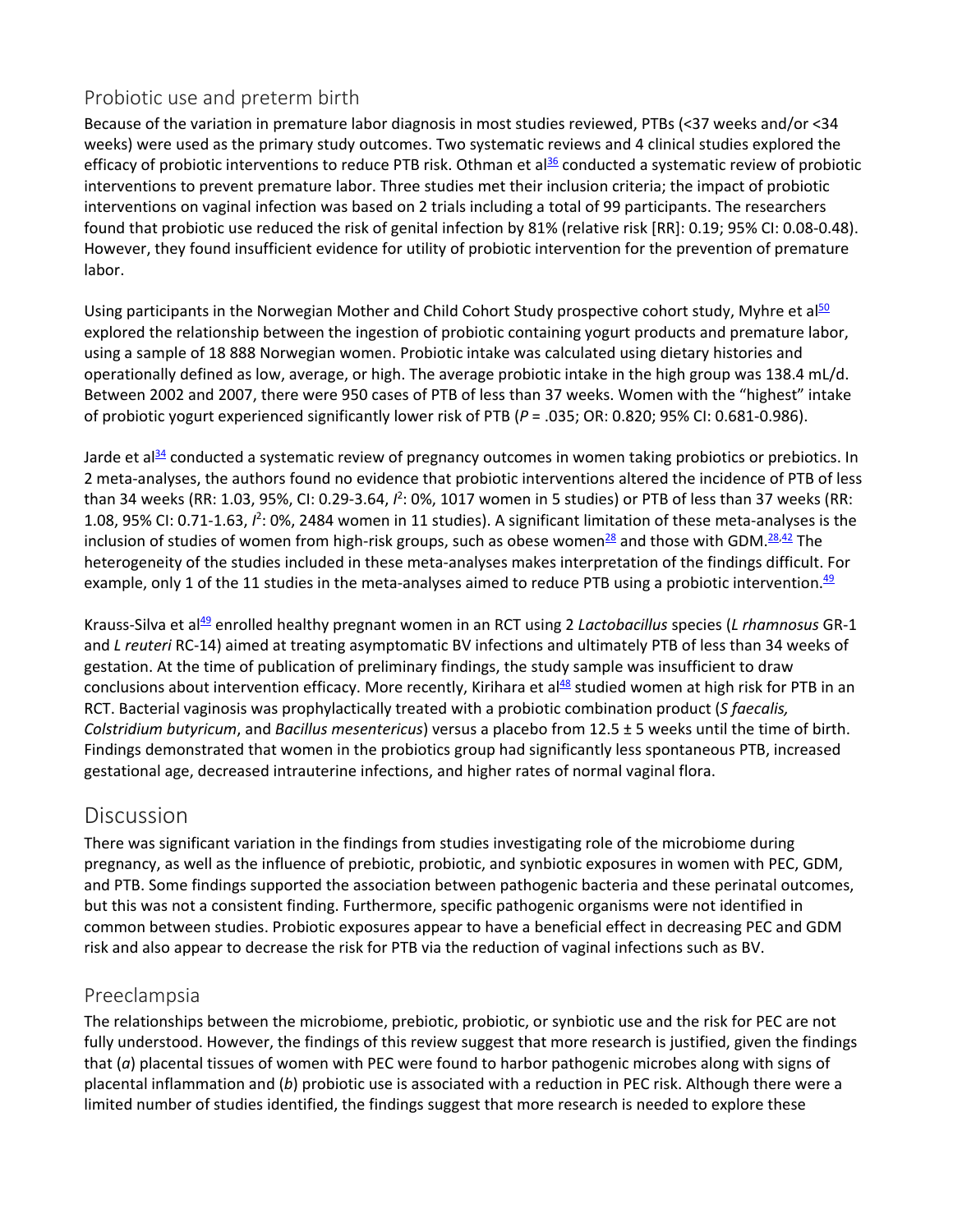biological mechanisms as viable pathways in the complex pathophysiologic pathway underpinning PEC. Future well-controlled RCTs to explore causal relationships between probiotic use and PEC risk are needed.

It may be beneficial to explore the relationships between the microbiome, microbial interventions, and PEC incidence in high-risk groups. Considering the inflammatory state of obesity and the increased risk of hypertensive disorders of pregnancy among obese pregnant women, a recent study associated with an RCT (study of probiotics in GDM) explored whether select gut microbes and metabolites among obese pregnant women influenced gestational blood pressure. Overweight and obese pregnant women were found to have gutassociated metabolites (odoribacter and butyrate) that inversely correlated with systolic blood pressure endothelial markers (plasminogen activator inhibitor 1), suggesting that the microbiome may influence blood pressure regulation in pregnancy[.93](https://journals.lww.com/jpnnjournal/fulltext/2019/01000/Through_the_Microbial_Looking_Glass__Premature.9.aspx#R93-9) Future microbiome-related studies among obese pregnant women may prove beneficial in understanding the pathology of PEC and GDM, given the increased prevalence of obesity.

#### Preterm birth

The volume of microbiome studies seeking to identify bacterial communities associated with PTB is extensive. Researchers, utilizing descriptive and correlational studies, attempted to find microbial predictors of premature labor. While all the RCTs sought to reduce PTB risk,  $39,48,50$  $39,48,50$  $39,48,50$  prevention and treatment of infections using probiotic interventions, particularly for BV, were important aims.<sup>36,[49](https://journals.lww.com/jpnnjournal/fulltext/2019/01000/Through_the_Microbial_Looking_Glass__Premature.9.aspx#R49-9)</sup> Probiotics have been shown to be an effective independent or adjunctive therapy for BV. $\frac{94}{94}$ 

Disparities in perinatal outcomes disproportionately impact African American women and their families. The findings of this scoping review suggest that the vaginal flora of African American women may predispose them to PTB risk. Customized nutritional interventions with prebiotics, probiotics, or synbiotics<sup>95</sup> may offer low-risk strategies for primary prevention.

Premature labor and birth are often the result of polymicrobial infection<sup>96</sup> with organisms of vaginal origin.<sup>35</sup> Vaginal dysbiosis increases the risk of preterm premature rupture of the membranes and neonatal sepsis.<sup>61</sup> Based on the studies reviewed, these findings provide opportunities for effective prevention and/or intervention at the microbial level. Studies on microbial aspects of PTB prevention require adequate statistical power to demonstrate efficacy of interventions.

#### Gestational diabetes

Since GDM is nonacute and diagnosed at predictable intervals during pregnancy, it is compatible with prospective study. Thus, GDM has received considerable attention in RCTs of probiotic interventions. Healthy women were enrolled in 2 studies. $46.47$  $46.47$  Findings from both studies demonstrated that probiotic interventions reduced the incidence of GDM.<sup>46,[47](https://journals.lww.com/jpnnjournal/fulltext/2019/01000/Through_the_Microbial_Looking_Glass__Premature.9.aspx#R47-9)</sup> The remaining RCTs used samples of women with GDM and focused on interventions with probiotics to improve metabolic outcomes. In contrast, there is a dearth of research on the microbiome associated with GDM. Since inflammation is associated with GDM, more research in this area is warranted.

Although not detailed in this review, *Bifidobacterium* and *Lactobacillus* were the most studied species of probiotics in GDM RCTs. Probiotic strains and dosages varied greatly between studies. For example, 1 study used only 1 million colony-forming units of a single probiotic strain,<sup>44</sup> while another used a multispecies probiotic with 1 trillion colony-forming units. $42$  In their meta-analysis of probiotics and GDM, Zheng et al $^{33}$  suggested that a probiotic dose of greater than  $10<sup>7</sup>$  colony-forming units may lead to the most benefit. The authors concluded that antenatal probiotic interventions had a favorable effect on glucose metabolism.<sup>33</sup> More well-controlled trials of the efficacy of various well-characterized probiotic strains and dosages on GDM diagnosis and metabolic outcomes are needed.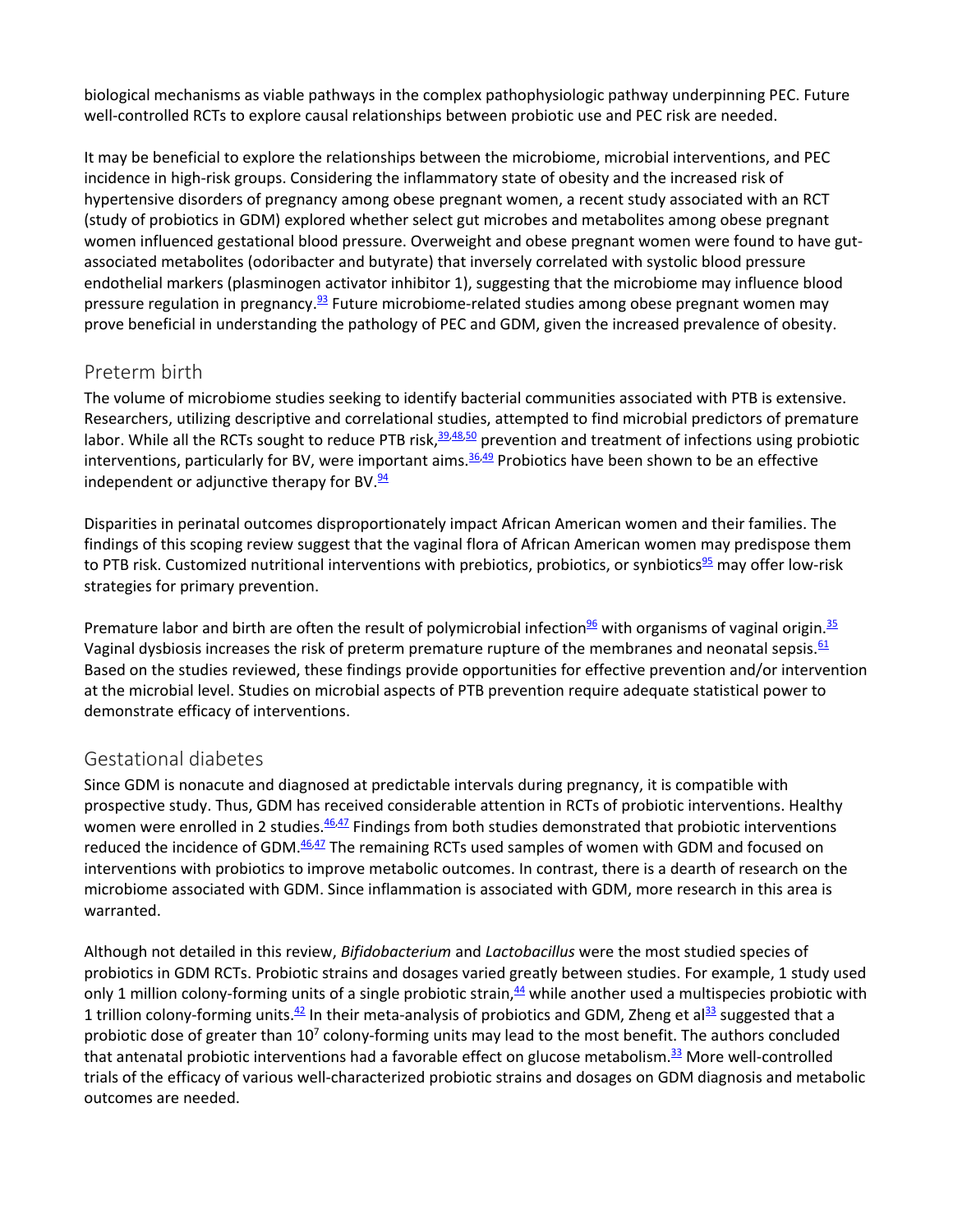# Conclusions

The role of the microbiome in PEC, PTB, and GDM is not fully elucidated, although findings from this review suggest that pathogenic microbes in a variety of habitats including the placenta, oral cavity, vagina, and gut may influence the risk for adverse pregnancy outcomes. Although distinct microbial profiles were not identified in select outcomes, probiotics appear to be effective in reducing the risk for PEC, PTB, and GDM in some cases. Probiotic interventions were not associated with adverse events and were well tolerated by the participants. In studies, all 3 entities covered in this review, PEC, GDM, and PTB, were associated with an increase in markers of systemic inflammation. $4.54$  $4.54$  Future studies investigating the role of the microbiome on a variety of inflammatory pathways may help elucidate biological pathways underpinning microbial dysbiosis. In addition, laboratory technologies used to study the metagenomics are complex and continually evolving. $64$  For example, the analyses can be expensive, time-consuming, and dependent on databases that are imperfect. Newer next-generation sequencing will likely improve accuracy.<sup>64</sup> More research in this area in conjunction with advanced molecular sequencing technologies could significantly impact perinatal outcomes for women who experience any of these high-risk complications.

# References

- 1. Dunlop AL, Mulle JG, Ferranti EP, Edwards S, Dunn AB, Corwin EJ. Maternal microbiome and pregnancy outcomes that impact infant health: a review. Adv Neonatal Care. 2015;15(6):377–385.
- 2. Gillespie SL, Porter K, Christian LM. Adaptation of the inflammatory immune response across pregnancy and postpartum in black and white women. J Reprod Immunol. 2016;114:27–31.
- 3. Koren O, Goodrich JK, Cullender TC, et al Host remodeling of the gut microbiome and metabolic changes during pregnancy. Cell. 2012;150(3):470–480.
- 4. Aagaard K, Riehle K, Ma J, et al A metagenomic approach to characterization of the vaginal microbiome signature in pregnancy. PLoS One. 2012;7(6):e36466.
- 5. Backhed F, Roswall J, Peng Y, et al Dynamics and stabilization of the human gut microbiome during the first year of life. Cell Host Microbe. 2015;17(6):852.
- 6. Pelzer E, Gomez-Arango LF, Barrett HL, Nitert MD. Review: maternal health and the placental microbiome. Placenta. 2017;54:30–37.
- 7. Oh KJ, Lee SE, Jung H, Kim G, Romero R, Yoon BH. Detection of ureaplasmas by the polymerase chain reaction in the amniotic fluid of patients with cervical insufficiency. J Perinat Med. 2010;38(3):261–268.
- 8. Romero R, Gonzalez R, Sepulveda W, et al Infection and labor. VIII. Microbial invasion of the amniotic cavity in patients with suspected cervical incompetence: prevalence and clinical significance. Am J Obstet Gynecol. 1992;167(4, pt 1):1086–1091.
- 9. Ramos Bde A, Kanninen TT, Sisti G, Witkin SS. Microorganisms in the female genital tract during pregnancy: tolerance versus pathogenesis. Am J Reprod Immunol. 2015;73(5):383–389.
- 10. Hooper LV, Gordon JI. Commensal host-bacterial relationships in the gut. Science. 2001;292(5519):1115– 1118.
- 11. Solt I, Cohavy O. The great obstetrical syndromes and the human microbiome-a new frontier. Rambam Maimonides Med J. 2012;3(2):e0009.
- 12. Amarasekara R, Jayasekara RW, Senanayake H, Dissanayake VH. Microbiome of the placenta in preeclampsia supports the role of bacteria in the multifactorial cause of pre-eclampsia. J Obstet Gynaecol Res. 2015;41(5):662–669.
- 13. Romero R, Hassan SS, Gajer P, et al The vaginal microbiota of pregnant women who subsequently have spontaneous preterm labor and delivery and those with a normal delivery at term. Microbiome. 2014;2:18.
- 14. Human Microbiome Project Consortium. Structure, function and diversity of the healthy human microbiome. Nature. 2012;486(7402):207–214.
- 15. Butler J, MacCallum I, Kleber M, et al ALLPATHS: de novo assembly of whole-genome shotgun microreads. Genome Res. 2008;18(5):810–820.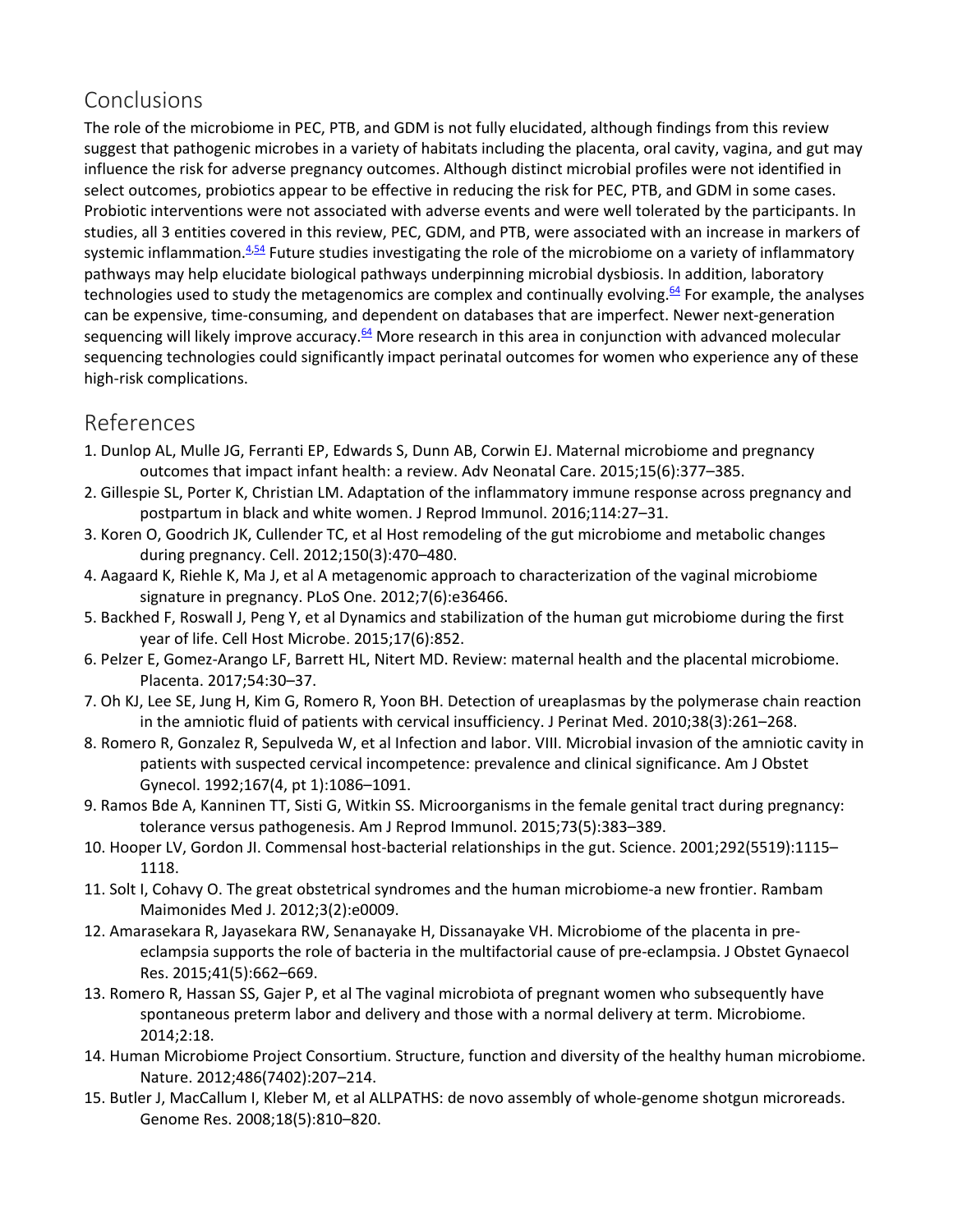- 16. Jonasson J, Olofsson M, Monstein HJ. Classification, identification and subtyping of bacteria based on pyrosequencing and signature matching of 16s rDNA fragments. 2002. APMIS. 2007;115(5):668–677; discussion 678–669.
- 17. Caporaso JG, Kuczynski J, Stombaugh J, et al QIIME allows analysis of high-throughput community sequencing data. Nat Methods. 2010;7(5):335–336.
- 18. Schloss PD, Westcott SL, Ryabin T, et al Introducing mothur: open-source, platform-independent, community-supported software for describing and comparing microbial communities. Appl Environ Microbiol. 2009;75(23):7537–7541.
- 19. VandeVusse L, Hanson L, Safdar N. Perinatal outcomes of prenatal probiotic and prebiotic administration: an integrative review. J Perinat Neonatal Nurs. 2013;27(4):288–301; quiz E1–E2.
- 20. Food and Agriculture Organization of the United Nations & World Health Organization (FAO/WHO). Report on Joint FAO/WHO Expert Consultation on Evaluation of Health and Nutritional Properties of Probiotics in Food including Powder Milk With Live Lactic Acid Bacteria. Cordoba, Argentina: FAO/WHO; 2001. [http://www.fao.org/3/a-a0512e.pdf.](http://www.fao.org/3/a-a0512e.pdf) Accessed August 15, 2018.
- 21. Roberfroid M. Prebiotics: the concept revisited. J Nutr. 2007;137:830S–837S.
- 22. Pandey KR, Naik SR, Vakil BV. Probiotics, prebiotics and synbiotics- a review. J Food Sci Technol. 2015;52(12):7577–7587. doi:10.1007/s13197-015-1921-1.
- 23. Nabhani Z, Hezaveh SJG, Razmpoosh E, Asghari-Jafarabadi M, Gargari BP. The effects of synbiotic supplementation on insulin resistance/sensitivity, lipid profile and total antioxidant capacity in women with gestational diabetes mellitus: a randomized double blind placebo controlled clinical trial. Diabetes Res Clin Pract. 2018;138:149–157.
- 24. Ahmadi S, Jamilian M, Tajabadi-Ebrahimi M, Jafari P, Asemi Z. The effects of synbiotic supplementation on markers of insulin metabolism and lipid profiles in gestational diabetes: a randomised, double-blind, placebo-controlled trial. Br J Nutr. 2016;116(8):1394–1401.
- 25. Morris M, Boruff JT, Gore GC. Scoping reviews: establishing the role of the librarian. J Med Libr Assoc. 2016;104(4):346–354. doi:10.3163/1536-5050.104.4.020
- 26. Joanna Briggs Institute Levels of Evidence and Grades of Recommendation Working Party. Supporting document for the Joanna Briggs Institute Levels of Evidence and Grades of Recommendation. [https://joannabriggs.org.](https://joannabriggs.org/) Published 2014. Accessed August 15, 2018.
- 27. Moher D, Liberati A, Tetzlaff J, Altman DG, The PRISMA Group. *P*referred *R*eporting *I*tems for *S*ystematic Reviews and *M*eta-*A*nalyses: the PRISMA statement. PLoS Med. 2009;6(7):e1000097. doi:10.1371/journal.pmed1000097.
- 28. Lindsay KL, Walsh CA, Brennan L, McAuliffe FM. Probiotics in pregnancy and maternal outcomes: a systematic review. J Matern Fetal Neonatal Med. 2013;26(8):772–778.
- 29. Barrett HL, Dekker Nitert M, Conwell LS, Callaway LK. Probiotics for preventing gestational diabetes. Cochrane Database Syst Rev. 2014;(2):CD009951.
- 30. Dallanora S, Medeiros de Souza Y, Deon RG, et al Do probiotics effectively ameliorate glycemic control during gestational diabetes? A systematic review. Arch Gynecol Obstet. 2018;298:477–485.
- 31. Pan J, Pan Q, Chen Y, Zhang H, Zheng X. Efficacy of probiotic supplement for gestational diabetes mellitus: a systematic review and meta-analysis. J Matern Fetal Neonatal Med. 2019;32(2):317–323.
- 32. Taylor BL, Woodfall GE, Sheedy KE, et al Effect of probiotics on metabolic outcomes in pregnant women with gestational diabetes: a systematic review and meta-analysis of randomized controlled trials. Nutrients. 2017;9(5):461. doi:10.3390/nu9050461.
- 33. Zheng J, Feng Q, Zheng S, Xiao X. The effects of probiotics supplementation on metabolic health in pregnant women: an evidence based meta-analysis. PLoS One. 2018;13(5):e0197771.
- 34. Jarde A, Lewis-Mikhael A-M, Moayyedi P, et al Pregnancy outcomes in women taking probiotics or prebiotics: a systematic review and meta-analysis. BMC Pregnancy Childbirth. 2018;18(1):14. doi:10.1186/s12884-017-1629-5.
- 35. Mendz GL, Kaakoush NO, Quinlivan JA. Bacterial aetiological agents of intra-amniotic infections and preterm birth in pregnant women. Front Cell Infect Microbiol. 2013;3:58. doi:10.3389/fcimb.2013.00058.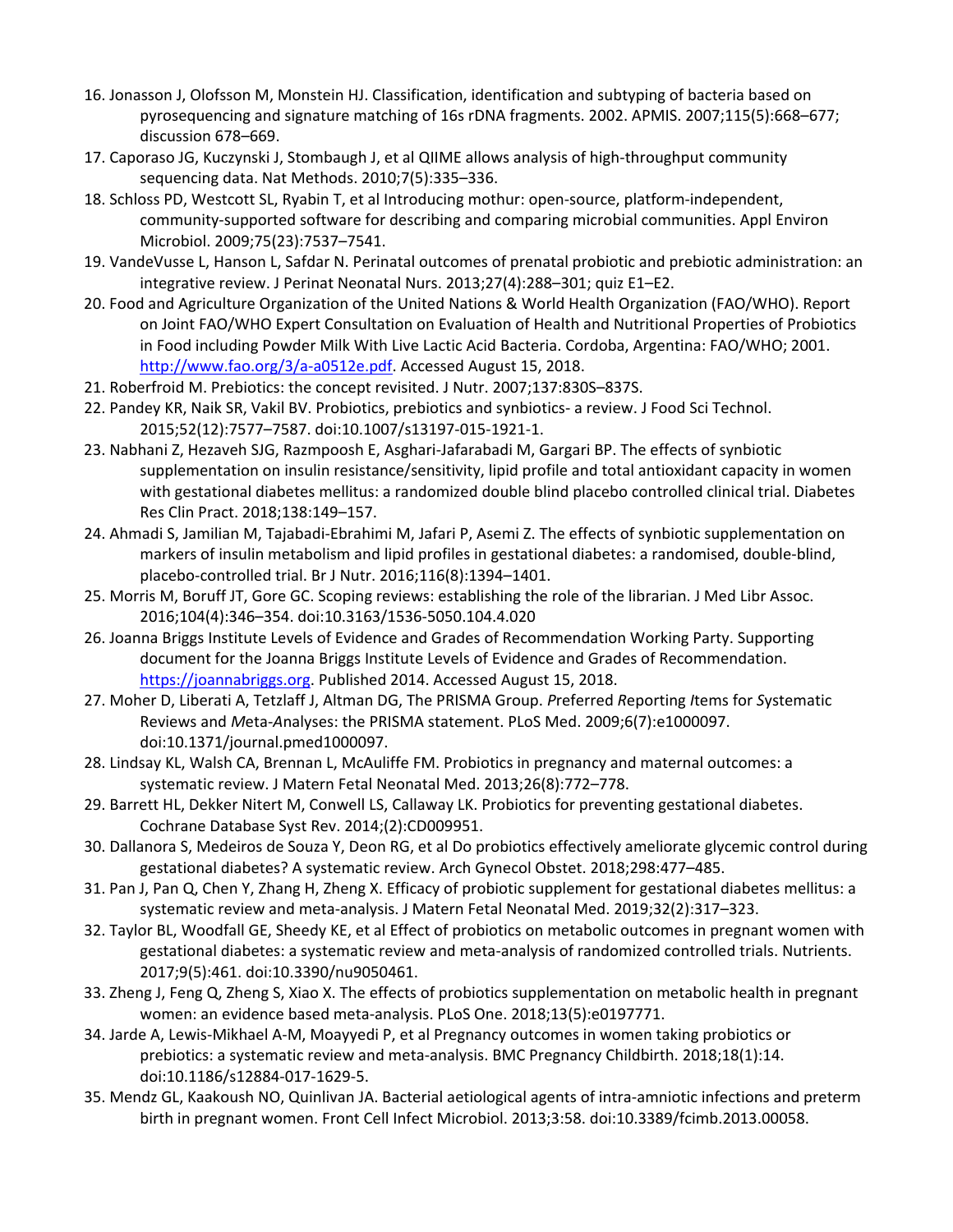- 36. Othman M, Alfirevic Z, Neilson JP. Probiotics for preventing preterm labour. Cochrane Database Syst Rev. 2007;(1):CD005941. doi:10.1002/14651858. CD005941.pub2.
- 37. Brantsaeter AL, Myhre R, Haugen M, et al Intake of probiotic food and risk of preeclampsia in primiparous women: the Norwegian Mother and Child Cohort Study. Am J Epidemiol. 2011;174(7):807–815.
- 38. Ekambaram P, Jayachandran T, Venkatraman U, Leonard S. Preeclamptic cord blood hemolysis and the effect of Monascus purpureus and Saccharomyces cerevisiae in modulating preeclamptic stress. Bratisl Lek Listy. 2013;114(9):508–513.
- 39. Nordqvist M, Jacobsson B, Brantsaeter AL, Myhre R, Nilsson S, Sengpiel V. Timing of probiotic milk consumption during pregnancy and effects on the incidence of preeclampsia and preterm delivery: a prospective observational cohort study in Norway. BMJ Open. 2018;8(1):e018021.
- 40. Dolatkhah N, Hajifaraji M, Abbasalizadeh F, Aghamohammadzadeh N, Mehrabi Y, Abbasi MM. Is there a value for probiotic supplements in gestational diabetes mellitus? a randomized clinical trial. J Health Popul Nutr. 2015;33:25. doi:10.1186/s41043-015-0034-9.
- 41. Hajifaraji M, Jahanjou F, Abbasalizadeh F, Aghamohammadzadeh N, Mesgari M, Dolatkhah N. Effect of probiotic supplements in women with gestational diabetes mellitus on inflammation and oxidative stress biomarkers: a randomized clinical trial. Asia Pac J Clin Nutr. 2018;27(3):581–591.
- 42. Jafarnejad S, Saremi S, Jafarnejad F, Arab A. Effects of a multispecies probiotic mixture on glycemic control and inflammatory status in women with gestational diabetes: a randomized controlled clinical trial. J Nutr Metab. 2016;2016:5190846.
- 43. Karamali M, Dadkhah F, Sadrkhanlou M, et al Effects of probiotic supplementation on glycaemic control and lipid profiles in gestational diabetes: a randomized, double-blind, placebo-controlled trial. Diabetes Metab. 2016;42(4):234–241. doi:10.1016/j.diabet.2016.04.009.
- 44. Kijmanawat A, Panburana P, Reutrakul S, Tangshewinsirikul C. Effects of probiotic supplements on insulin resistance in gestational diabetes mellitus: a double-blind randomized controlled trial. J Diabetes Investig. 2019;10(1):163–170.
- 45. Lindsay KL, Brennan L, Kennelly MA, et al Impact of probiotics in women with gestational diabetes mellitus on metabolic health: a randomized controlled trial. Am J Obstet Gynecol. 2015;212(4):496.e1–e11.
- 46. Luoto R, Laitinen K, Nermes M, Isolauri E. Impact of maternal probiotic-supplemented dietary counselling on pregnancy outcome and prenatal and postnatal growth: a double-blind, placebo-controlled study. Br J Nutr. 2010;104(S1):1792–1799.
- 47. Wickens KL, Barthow CA, Murphy R, et al Early pregnancy probiotic supplementation with Lactobacillus rhamnosus HN001 may reduce the prevalence of gestational diabetes mellitus: a randomised controlled trial. Br J Nutr. 2017;117(6):804–813.
- 48. Kirihara N, Kamitomo M, Tabira T, Hashimoto T, Taniguchi H, Maeda T. Effect of probiotics on perinatal outcome in patients at high risk of preterm birth. J Obstet Gynaecol Res. 2018;44(2):241–247.
- 49. Krauss-Silva L, Moreira ME, Alves MB, et al A randomised controlled trial of probiotics for the prevention of spontaneous preterm delivery associated with bacterial vaginosis: preliminary results. Trials. 2011;12:239. doi:10:1186/1745-6215-12-239.
- 50. Myhre R, Brantsaeter AL, Myking S, et al Intake of probiotic food and risk of spontaneous preterm delivery. Am J Clin Nutr. 2011;93:151–157.
- 51. DiGiulio DB, Gervasi M, Romero R, et al Microbial invasion of the amniotic cavity in preeclampsia as assessed by cultivation and sequence-based methods. J Perinat Med. 2010;38(5):503–513.
- 52. Jaramillo A, Arce R, Contreras A, Herrera JA. Effect of periodontal therapy on the subgingival microbiota in preeclamptic patients. Biomedica. 2012;32(2):233–238.
- 53. Nizyaeva N, Lyubasovskaya L, Gordeev A, Dubodelov D, Priputnevich T, Shchegolev A. The disturbance of opportunistic placenta microflora as a trigger for preeclampsia pathogenesis. Virchows Arch. 2017;471(1):S97.
- 54. Liu J, Yang H, Yin Z, et al Remodeling of the gut microbiota and structural shifts in preeclampsia patients in South China. Eur J Clin Microbiol Infect Dis. 2017;36(4):713–719.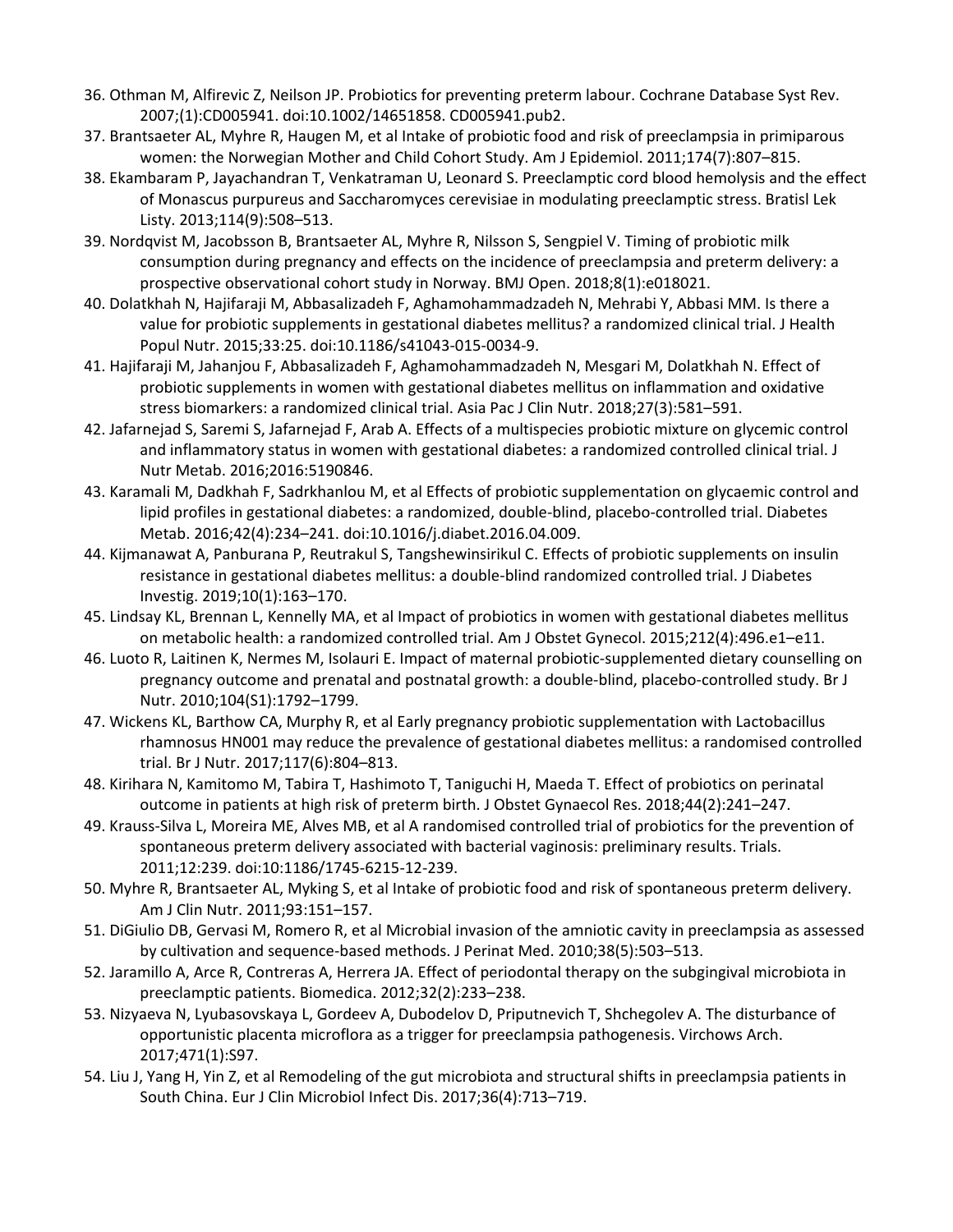- 55. Crusell MKW, Hansen TH, Nielsen T, et al Gestational diabetes is associated with change in the gut microbiota composition in third trimester of pregnancy and postpartum. Microbiome. 2018;6(1):89.
- 56. Kuang YS, Lu JH, Li SH, et al Connections between the human gut microbiome and gestational diabetes mellitus. Gigascience. 2017;6(8):1–12.
- 57. Wang J, Zheng J, Shi W, et al Dysbiosis of maternal and neonatal microbiota associated with gestational diabetes mellitus. Gut. 2018;67(9):1614–1625.
- 58. Zheng NN, Guo XC, Lv W, Chen XX, Feng GF. Characterization of the vaginal fungal flora in pregnant diabetic women by 18S rRNA sequencing. Eur J Clin Microbiol Infect Dis. 2013;32(8):1031–1040.
- 59. Ardissone AN, de la Cruz DM, Davis-Richardson AG, et al Meconium microbiome analysis identifies bacteria correlated with premature birth. PLoS One. 2014;9(3):e90784.
- 60. Avershina E, Slangsvold S, Simpson MR, et al Diversity of vaginal microbiota increases by the time of labor onset. Sci Rep. 2017;7(1):17558.
- 61. Brown RG, Marchesi JR, Lee YS, et al Vaginal dysbiosis increases risk of preterm fetal membrane rupture, neonatal sepsis and is exacerbated by erythromycin. BMC Med. 2018;16(1):9.
- 62. Dahl C, Stanislawski M, Iszatt N, et al Gut microbiome of mothers delivering prematurely shows reduced diversity and lower relative abundance of Bifidobacterium and Streptococcus. PLoS One. 2017;12(10):e0184336.
- 63. Doyle RM, Alber DG, Jones HE, et al Term and preterm labour are associated with distinct microbial community structures in placental membranes which are independent of mode of delivery. Placenta. 2014;35(12):1099–1101.
- 64. Hyman RW, Fukushima M, Jiang H, et al Diversity of the vaginal microbiome correlates with preterm birth. Reprod Sci. 2014;21(1):32–40.
- 65. Subramaniam A, Kumar R, Cliver SP, et al Vaginal microbiota in pregnancy: evaluation based on vaginal flora, birth outcome, and race. Am J Perinatol. 2016;33(4):401–408.
- 66. Tabatabaei N, Eren AM, Barreiro LB, et al Vaginal microbiome in early pregnancy and subsequent risk of spontaneous preterm birth: a case-control study [published online ahead of print May 23, 2018]. BJOG. doi:10.1111/1471-0528.15299
- 67. Wylie KM, Wylie TN, Cahill AG, Macones GA, Tuuli MG, Stout MJ. The vaginal eukaryotic DNA virome and preterm birth. Am J Obstet Gynecol. 2018;219(2):189.e1–e12.
- 68. Chaiworapongsa T, Chaemsaithong P, Yeo L, Romero R. Pre-eclampsia part 1: current understanding of its pathophysiology. Nat Rev Nephrol. 2014;10(8):466–480.
- 69. Minassian C, Thomas SL, Williams DJ, Campbell O, Smeeth L. Acute maternal infection and risk of preeclampsia: a population-based case-control study. PLoS One. 2013;8(9):e73047.
- 70. Conde-Agudelo A, Villar J, Lindheimer M. Maternal infection and risk of preeclampsia: systematic review and metaanalysis. Am J Obstet Gynecol. 2008;198(1):7–22.
- 71. Shukla SK, Meier PR, Mitchell PD, Frank DN, Reed KD. Leptotrichia amnionii sp. nov., a novel bacterium isolated from the amniotic fluid of a woman after intrauterine fetal demise. J Clin Microbiol. 2002;40(9):3346–3349.
- 72. Mitchell CM, Hitti JE, Agnew KJ, Fredricks DN. Comparison of oral and vaginal metronidazole for treatment of bacterial vaginosis in pregnancy: impact on fastidious bacteria. BMC Infect Dis. 2009;9:89.
- 73. Cobb CM, Kelly PJ, Williams KB, Babbar S, Angolkar M, Derman RJ. The oral microbiome and adverse pregnancy outcomes. Int J Womens Health. 2017;9:551–559.
- 74. Zahumensky J, Hederlingova J, Psenkova P. [The importance of maternal microbiome in pregnancy]. Ceska Gynekol. 2017;82(3):211–217.
- 75. Madianos PN, Bobetsis YA, Offenbacher S. Adverse pregnancy outcomes (APOs) and periodontal disease: pathogenic mechanisms. J Periodontol. 2013;84(4 suppl):S170–S180.
- 76. Olsen I. From the Acta Prize Lecture 2014: the periodontal-systemic connection seen from a microbiological standpoint. Acta Odontol Scand. 2015;73(8):563–568.
- 77. Wei BJ, Chen YJ, Yu L, Wu B. Periodontal disease and risk of preeclampsia: a meta-analysis of observational studies. PLoS One. 2013;8(8):e70901.